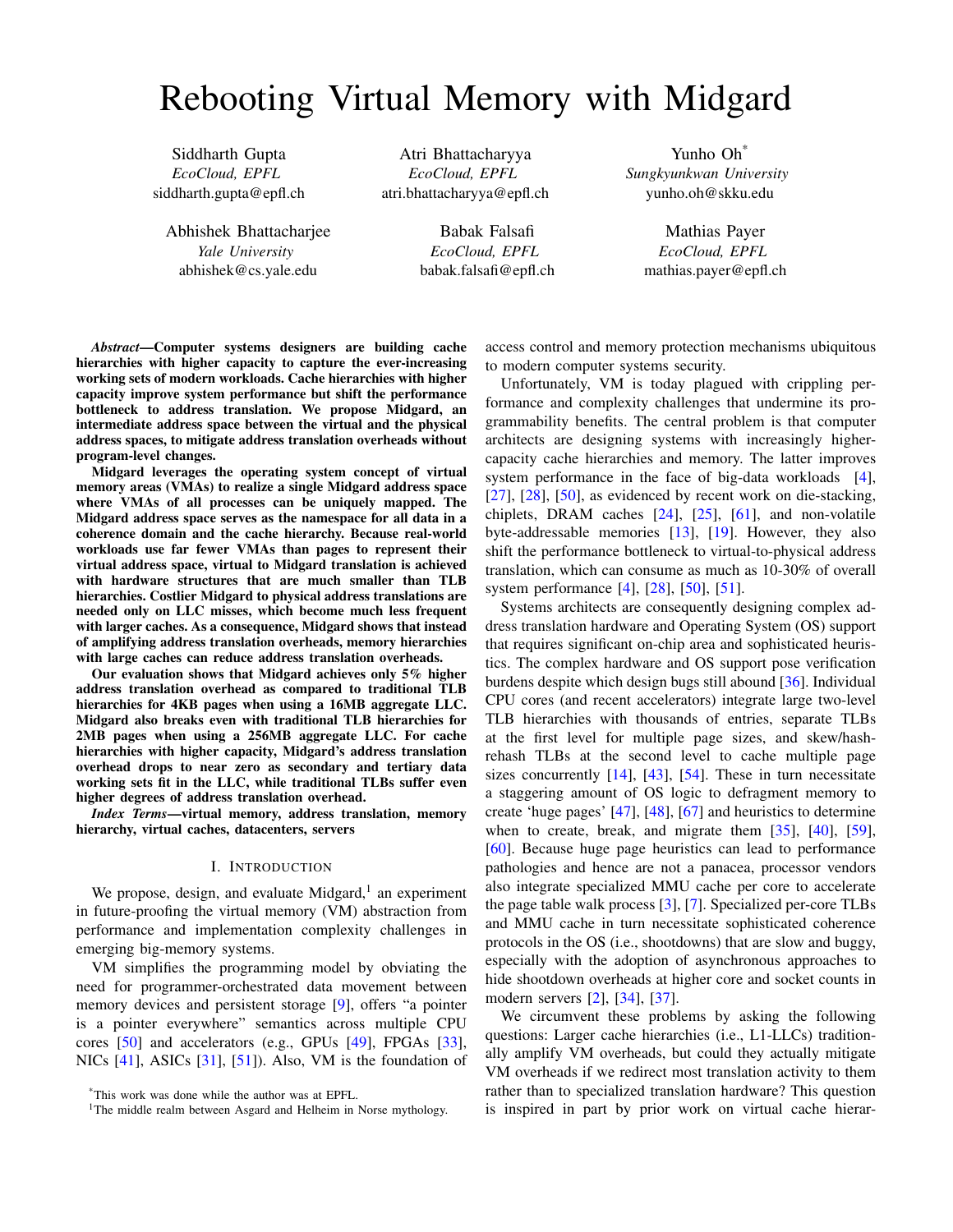chies  $[10]$ ,  $[11]$ ,  $[16]$  and in-cache address translation  $[65]$ , which reduce address translation pressure by deferring the need for physical addresses until a system memory access. Unfortunately, they also compromise programmability because of problems with synonyms/homonyms, and reliance on inflexible fixed-size segments. While approaches like single address space OSes [\[32\]](#page-12-20) tackle some of these problems (i.e., removal of synonyms/homonyms), they require recompilation of binaries to map all data shared among processes into a unified virtual address space. What is needed is a programmertransparent intermediate address space for cache hierarchies – without the shortcomings of homonyms, synonyms, or fixed-size segments – that requires a lightweight conversion from virtual addresses and a heavier translation to physical addresses only when accessing the system memory.

We propose the Midgard abstraction as this intermediate address space by fusing the OS concept of virtual memory areas (VMAs) into hardware for the first time. Applications view memory as a collection of a few flexibly sized VMAs with certain permissions. We show that it is possible to create a single intermediate Midgard address space where VMAs of various processes can be uniquely mapped. This unique address space serves as a namespace for all data in a coherence domain and cache hierarchies. All accesses to the cache hierarchy must be translated from the program's virtual address to a Midgard address. However, the latter can be accomplished using translation structures that are much smaller than TLBs because there are far fewer VMAs (∼10) than pages in real-world workloads. Translation from Midgard to physical addresses can be filtered to only situations where an access misses in the coherent cache hierarchy. Therefore, instead of amplifying address translation overheads, larger cache hierarchies can now be leveraged to *reduce* them.

We quantify Midgard's performance characteristics over cache hierarchies ranging in size from tens of MBs to tens of GBs and show that even modest MB-scale SRAM cache hierarchies filter the majority of memory accesses, leaving only a small fraction of memory references for translation from Midgard to physical addresses. We characterize VMA counts as a function of dataset size and thread count and confirm that low VMA counts mean a seamless translation from virtual to Midgard addresses. Using average memory access time (AMAT) analysis, we show that LLC capacities in the tens of MBs comfortably outperform traditional address translation and that at hundreds of MBs, they even outperform huge pages. In our evaluation, Midgard reaches within 5% of address translation overhead of conventional 4KB-page TLB hierarchies for a 16MB LLC and breaks even with 2MBpage TLB hierarchies for a 256MB LLC. Unlike TLB hierarchies exhibiting higher overhead with larger cache hierarchies, Midgard's overhead drops to near zero as secondary and tertiary data working sets fit in the cache hierarchies. Finally, we show how, even for pessimistic scenarios with small LLCs, Midgard can be augmented with modest hardware assistance to achieve competitive performance with traditional address translation.

This paper is the first of several steps needed to demonstrate a fully working system with Midgard. In this paper, we focus on a proof-of-concept software-modeled prototype of key architectural components. Future work will address the wide spectrum of topics needed to realize Midgard in real systems, including (but not restricted to) OS support, verification of implementation on a range of architectures, and detailed circuit-level studies of key hardware structures.

# II. VIRTUAL MEMORY

# *A. The Virtual Memory Abstraction*

Modern OSes and toolchains organize the program virtual address space into VMAs, which are large contiguous regions representing various logical data sections (e.g., code, heap, stack, bss, mapped files). Each VMA consists of a base and bound address, a set of permissions, and other optional properties. VMAs adequately represent the program's logical properties without actually tying them to the underlying physical resources. Modern programs regularly use a few hundred VMAs, but only a handful (i.e.,  $\sim$ 10) are frequently accessed [\[20\]](#page-12-21), [\[38\]](#page-12-22), [\[67\]](#page-13-1), and thus constitute the working set.

The OS is responsible for allocating physical memory to the program and creating mappings from virtual to physical addresses. While a trivial approach might be to map a VMA to an identically sized contiguous region of physical memory, the latter results in external fragmentation. Moreover, as physical memory is a constrained resource, the OS targets optimizing towards efficient memory capacity management. Therefore, current systems divide virtual and physical memory into small, fixed-size regions called pages and frames, respectively. And then, the systems map virtual pages to physical frames, effectively utilizing physical memory capacity. A page becomes the smallest unit of memory allocation, and each VMA's capacity is forced to be a page-size multiple by the OS. Typically, programs can continue using the VMA abstraction without directly encountering the page-based management of physical memory by the OS.

Current VM subsystems combine access control with translation. Each memory access needs to undergo a permission check or access control. Additionally, locating a page in the physical memory device requires virtual to physical address translation. A page table stores the virtual to physical page mappings for a process. While VMAs dictate the permission management granularity, the permission bits are duplicated for each page and stored in the page tables. TLBs are hardware structures that cache the page table entries to provide fast access and perform both access control and address translation.

## *B. The Address Translation Bottleneck*

With the growth in modern data-oriented services, programs are becoming more memory intensive. As online services hosted in the datacenter generate data rapidly, the memory capacity of servers operating on these datasets is growing commensurately already reaching terabytes [\[23\]](#page-12-23), [\[56\]](#page-12-24).

Unfortunately, scaling physical memory to terabytes results in linear growth in translation metadata. With 4KB pages, 1TB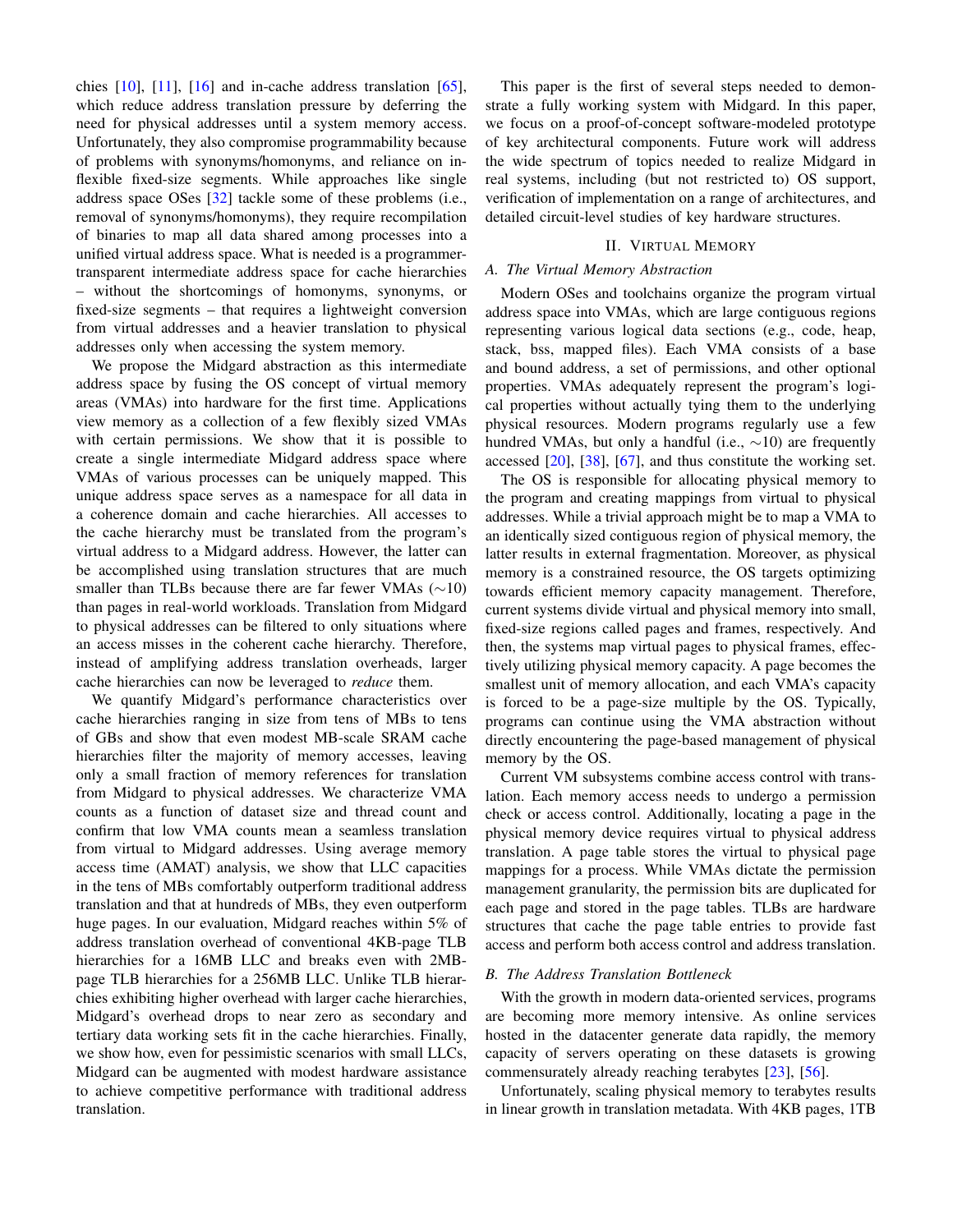<span id="page-2-0"></span>

Figure 1: Various arrangements of address spaces. The legend refers to various address spaces.

of physical memory requires 256M mappings. Even with high locality (e.g., 3% of the data captures most of the memory accesses in server workloads [\[61\]](#page-13-0)), the system requires frequent lookups to 8M mappings. While modern systems already provide thousands of TLB entries per core [\[26\]](#page-12-25), we still *fall short by three orders of magnitude*. Moreover, we cannot provision thousands of TLB entries for every heterogeneous logic that comes in various sizes (e.g., small cores, GPUs, and accelerators). This mismatch in requirements and availability makes virtual memory one of the most critical bottlenecks in memory scaling.

Each TLB miss incurs a long-latency page table walk. Larger memory capacity often means larger page tables and walk latency, thus further increasing the TLB miss overhead. Intel is already shifting to 57-bit virtual address spaces, which require 5-level page table walks, increasing both page table walk latency and traffic [\[22\]](#page-12-26). While there have been proposals to parallelize page table walks for reducing latency [\[38\]](#page-12-22), [\[55\]](#page-12-27), the incurred latency remains a performance bottleneck. Overall, core-side long-latency operations are a problem and undermine the hierarchical structure of memory as complex operations should be delegated to the bottom of the hierarchy.

Huge pages were introduced to increase TLB reach. Unfortunately, huge pages are difficult to use transparently in programs without causing internal fragmentation [\[14\]](#page-11-4). More importantly, letting programs guide page allocation further erodes the VM abstraction. Ideally, programs using large VMAs should experience iso-performance as using huge pages without explicitly requesting them. Finally, huge pages add alignment constraints to a VMA's base address.

Furthermore, as a result of the end of DRAM scaling [\[53\]](#page-12-28), the memory is becoming increasingly heterogeneous. Migrating pages dynamically among heterogeneous devices (e.g., DRAM, Persistent Memory, High-Bandwidth Memory, and Flash) for performance gains requires page mapping modifications, which results in expensive, global TLB shootdowns to invalidate the corresponding TLB entries from all cores.

## *C. Virtual Cache Hierarchies and Single Address Space OSes*

Prior work observes that access control is required for every memory access, while translation to physical addresses is only required for physical memory accesses. However, traditional systems translate a virtual address to a physical address and use it as an index in the cache hierarchy because physical addresses form a unique namespace (Figure [1a\)](#page-2-0). This

<span id="page-2-2"></span>

<span id="page-2-1"></span>Figure 2: Mapping from the virtual to the Midgard address space in units of VMAs and mapping from Migard address spaces to physical address spaces in units of pages. The cache hierarchy is placed in the Midgard address space.

early translation forces the core-side TLBs to operate at page granularity, while pages are only required for efficient capacity management on the memory side.

Virtual cache hierarchies  $[10]$ ,  $[11]$ ,  $[16]$  aim to delay this translation to the memory side, thus removing the complex TLB hierarchy from the critical path of every memory access and away from the core. The process-private virtual addresses are used as a namespace to index the cache hierarchies (Figure [1b\)](#page-2-1). Virtual hierarchies are difficult to incorporate in a modern system because of the complexity of resolving synonyms and homonyms across virtual addresses and implementing OS-level access control. While there have been numerous proposals for mechanisms and optimizations to implement virtual cache hierarchies, their implementation complexity remains high, thus preventing mainstream adoption.

Single address space operating systems [\[32\]](#page-12-20) avoid synonyms and homonyms by design, thus making virtual cache hierarchies easier to adopt. Instead of process-private virtual address spaces, these OSes divide a single virtual address space among all the processes, identify shared data among processes and represent them with unique virtual addresses. Unfortunately, implementing a single address operating system requires significant modifications to programming abstractions, which is a key obstacle to its adoption.

## III. THE MIDGARD ABSTRACTION

Midgard is based on three conceptual pillars. First, Midgard enables the placement of the coherent cache hierarchy in a namespace (Figure [1c\)](#page-2-1) that offers the programmability of traditional VM. Second, Midgard quickly translates from virtual addresses to this namespace, permitting access control checks along the way and requiring significantly fewer hardware resources than modern per-core TLBs and MMU cache hierarchies. Third, translating between Midgard addresses and physical addresses requires only modest augmentation of modern OSes. Midgard filters heavyweight translation to physical addresses to only those memory references that miss in the LLC. Sizing LLCs to capture workload working sets also naturally enables better performance than traditional address translation.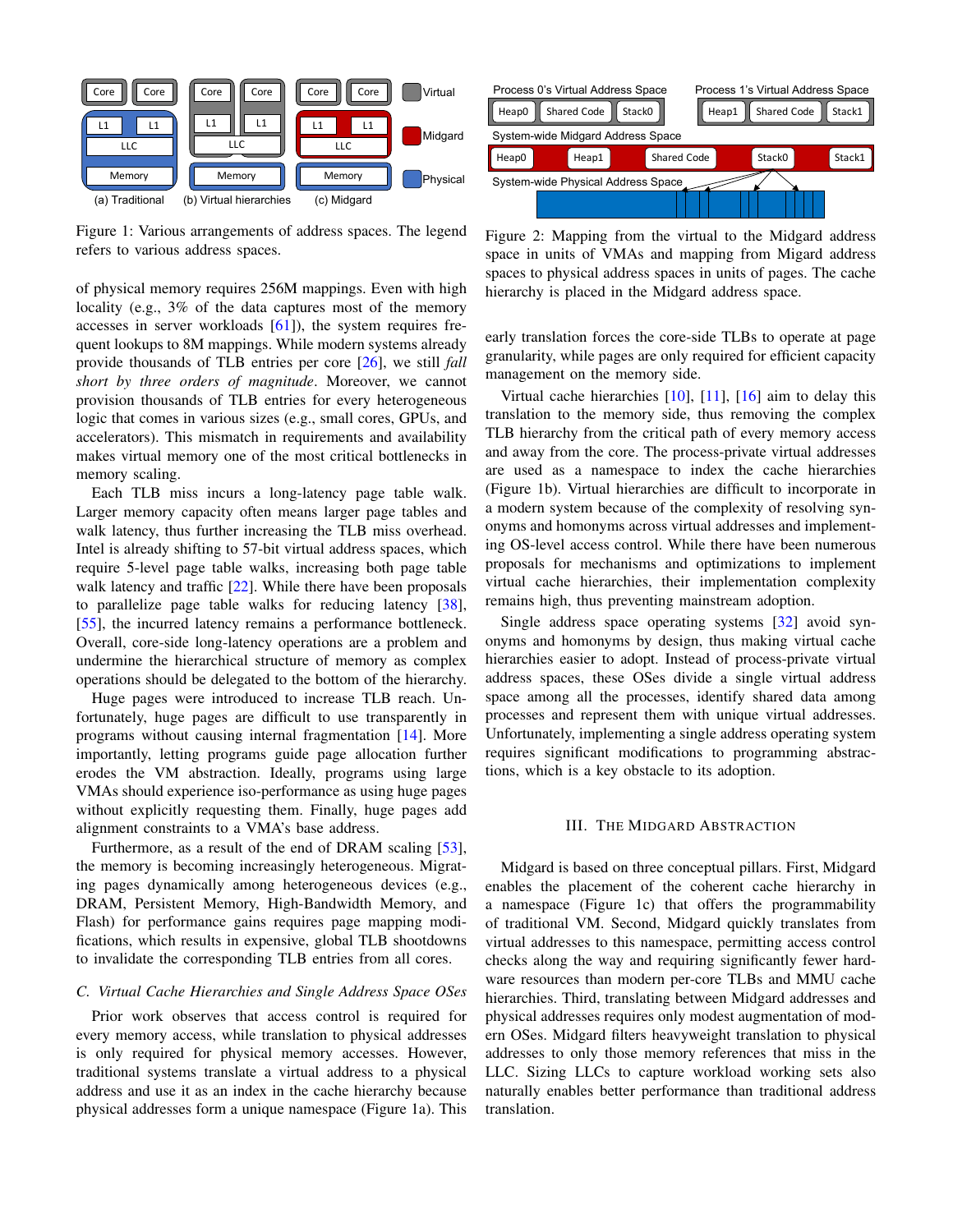# *A. Building Midgard atop Virtual Memory Areas*

Midgard injects VMAs directly into hardware to realize the address space decoupling shown in Figure [2.](#page-2-2) Instead of a single layer of mapping from per-process virtual pages to a system-wide set of physical frames, logic between CPUs and the cache hierarchy, which we call the "front side", maps perprocess virtual pages to a system-wide Midgard address space in the unit of VMAs. Logic after the cache hierarchy, which we call the "back side", maps VMA-size units from the Midgard address space to page-size physical frames.

Translating at the granularity of VMAs is beneficial because real-world workloads use orders of magnitude fewer VMAs of unrestricted size than pages of fixed size. Whereas traditional VM relies on large specialized TLB and MMU cache hierarchies and multi-level page tables, Midgard incorporates much smaller hardware and OS-level translation tables.

Midgard's ability to defer translation until LLC misses means that relatively costly translations at the page-level granularity can be eliminated except for LLC misses. Our evaluation shows that modestly sized LLCs in the 10s of MBs eliminate the need for heavyweight translations to physical frames for more than 90% of the memory references of modern graph processing workloads. The integration of large multi-GB eDRAM and DRAM caches  $[26]$ ,  $[57]$ ,  $[61]$  means that, unlike traditional TLB-based translation, Midgard's LLC filtering of translation requests future-proofs VM's performance.

Midgard obviates the need to compromise programmability. Thanks to the indirection to a unique namespace, Midgard mitigates the homonym and synonym problems and access control limitations of virtual cache hierarchies [\[10\]](#page-11-8), [\[11\]](#page-11-9), [\[16\]](#page-11-10) and in-cache address translation [\[65\]](#page-13-3). Midgard avoids modifying existing programming abstractions or recompiling binaries as in single address space OSes [\[32\]](#page-12-20) or virtual block interfaces [\[18\]](#page-11-11). Unlike prior work restricting VM abstractions to fixed-size segments [\[69\]](#page-13-4), Midgard uses the existing OS-level variable VMA sizes in a flexible manner.

## *B. Operating System Support for Midgard*

Midgard requires that the OS is augmented to map VMAs in per-process virtual address spaces to Midgard memory areas (MMAs) in a single system-wide Midgard address space. The OS must also maintain the tables for VMA to MMA mappings and for MMA mappings to physical frame numbers.

*Sizing the Midgard address space:* All per-process VMAs are mapped to a single Midgard address space (Figure [2\)](#page-2-2) without synonyms or homonyms; the OS must deduplicate shared VMAs across various processes. VMAs occupy a contiguous region in virtual and Midgard address spaces, and therefore growing a VMA in the virtual address space requires growing its corresponding MMA. To grow, MMAs must maintain adequate free space between one another to maximize their chances of growth without collision and their ensuing (costly) relocation. Fortunately, in practice, many MMAs are partly backed by physical memory and only some are fully backed. In other words, as long as the Midgard address space is

adequately larger than the physical address space (e.g., 10- 15 bits in our study), MMAs from thousands of processes can be practically accommodated. In the less common case where growing MMAs collide, the OS can either remap the MMA to another Midgard address, which may require cache flushes or splitting the MMA at the cost of tracking additional MMAs.

*Tracking VMA to MMA mappings:* We add a data structure in the OS, which we call a VMA Table, for VMA to MMA mappings to achieve V2M translation in the front side. Many data structures can be used to implement the VMA Table. Possibilities include per-process VMA Tables, like traditional per-process radix page tables, or system-wide VMA Tables like traditional inverted page tables.

In our Midgard prototype, we use compact per-process data structures that realize arbitrarily sized VMAs spanning *ranges* of virtual addresses. Akin to recent work on range tables [\[28\]](#page-12-7), we implement VMA Tables with B-tree structures. Each VMA mapping requires a base and a bound virtual address that captures the size of the VMA. VMA mappings also need an offset field which indicates the relative offset between the position of the VMA in the virtual address space and the position of the MMA that it points to in the Midgard address space. Since the base, bound, and offset are all page-aligned, they require 52 bits of storage each in VMA Table entries for 64-bit virtual and Midgard address spaces. VMA Table entries also need permission bits for access control. Each VMA mapping is therefore roughly 24 bytes. Even relatively high VMA counts that range in the ∼100s can be accommodated in just a 4KB page, making the VMA Table far smaller than traditional page tables. We leave a detailed study of VMA Table implementations for future work [\[55\]](#page-12-27).

*Tracking MMA to physical frame number mappings:* We also add a data structure, which we call a Midgard Page Table, in the OS to map from pages in MMAs to physical frame numbers to support M2P translation in the backside. Unlike the VMA Table, Midgard Page Table needs to map at the granularity of pages in the VMAs to physical frame numbers. Although alternative designs are possible, we use a radix page table  $[38]$ . These mappings can be created either at memory allocation time or lazily akin to demand paging. When a page from the MMA is not mapped to a physical frame, lookups in the cache hierarchy will miss. The latter will prompt an M2P translation, which will in turn prompt a page fault, at which point control will be vectored to the OS, which will either lazily create an MMA to physical frame number mapping, initiate demand paging, or signal a segmentation fault.

Although not necessary for correctness, Midgard's performance also benefits from optimizations where the pages holding the Midgard Page Table are allocated contiguously. As explained subsequently in Section [III-C,](#page-4-0) contiguous allocation allows M2P translations to short-circuit lookups of multiple levels of the radix tree used to implement the Midgard Page Table, similar in spirit to the operation of modern percore hardware paging structure caches [\[3\]](#page-11-5), [\[8\]](#page-11-12). Contiguous allocation is based on the insight that radix page tables are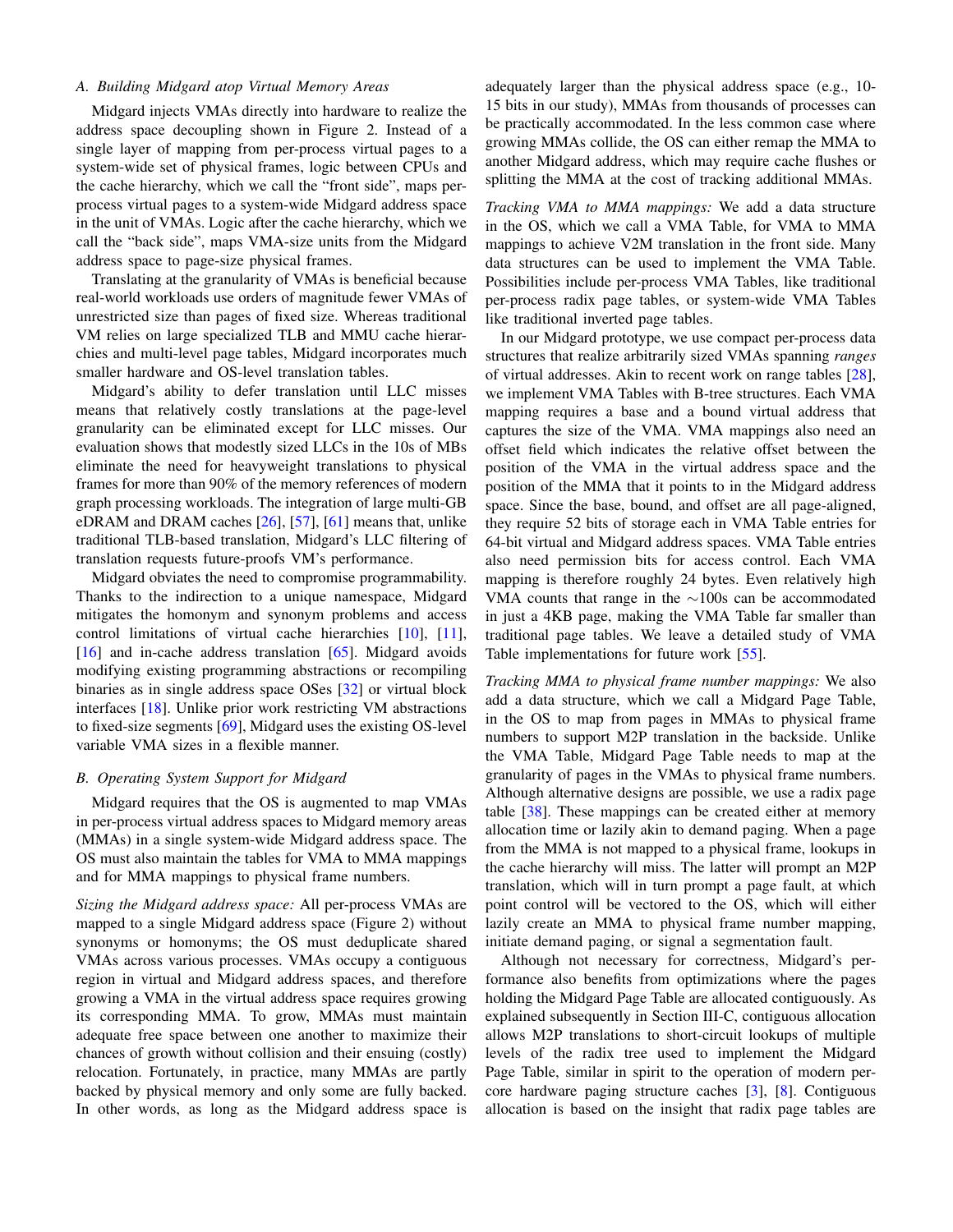

Figure 3: Midgard page table layout using a hypothetical threelevel page table with a radix-degree of two.

only sparsely utilized. We fully expand the radix tree and lay out even unmapped pages in a contiguous manner as shown in Figure [3b,](#page-4-1) enabling short-circuited M2P walks.

# <span id="page-4-0"></span>*C. Hardware Support for Midgard*

Midgard requires hardware support within the CPU and memory hierarchy for correct and efficient operation.

*Registers to the root of VMA and Midgard Page Table:* The VMA Table is mapped into the Midgard address space and exposed to each CPU using per-core *VMA Table Base Registers* which store the Midgard address of the root node of the B-tree. In contrast, a pointer to the physical address of the root of the Midgard Page Table is maintained in dedicated *Midgard Page Table Base Registers* at the memory controllers.

*Hardware support for page faults:* Page faults due to M2P translation failures signal an exception to the core from which the memory request originated. To maintain precise exceptions, the faulting instruction needs to be rolled back before the exception handler can be executed. Such rollbacks are easier to implement for loads as they are synchronous operations and block until data arrives, than for stores that are asynchronous operations. Modern out-of-order processors retire stores from the reorder buffer once their values and addresses are confirmed. In other words, stores wait for completion in the store buffer while the out-of-order execution moves ahead. If the M2P translation for such a store fails, current speculation techniques cannot roll back the store, leading to imprecise exceptions. Midgard necessitates hardware extensions to buffer speculative state in the pipeline to cover the store buffer [\[15\]](#page-11-13), [\[62\]](#page-13-5). For each store in the store buffer, we need to record the previous mappings to the physical register file, permitting rollback to those register mappings in case of an M2P translation failure. We leave details of such mechanisms for future work.

*Updating the Midgard Page Table:* The Midgard Page Table entries (like conventional page tables) track access and dirty bits to identify recently used or modified pages. While access bits in TLB-based systems can be updated on a memory access, modern platforms opt for setting the access bit only upon a page walk and a TLB entry fill. Midgard updates the access bit upon an LLC cache block fill and the corresponding page walk. Because access bits present approximate access recency information and are reset periodically by the OS, coarse-grained updates to the access bits may be acceptable for large memory systems [\[66\]](#page-13-6) as page evictions are infrequent. In contrast, dirty bits require precise information and are updated upon an LLC writeback and the corresponding page walk.

<span id="page-4-1"></span>*Accelerating V2M translation:* We use per-core Virtual Lookaside Buffers (VLBs) akin to traditional TLBs to accelerate V2M translation. Like VMA Tables, VLBs offer access control and fast translation from virtual to Midgard addresses at a VMA granularity. Because real-world programs use orders of magnitude fewer VMAs than pages, it suffices to build VLBs with tens of entries rather than TLBs with thousands of entries. VLBs are significantly smaller than TLBs, but they do rely on range comparisons to determine the VMA corresponding to a virtual address. As we discuss in Section [IV,](#page-5-0) care must be taken to ensure that these comparisons do not unduly slow down the VLB access.

*Accelerating M2P translation:* Because the majority of memory references are satisfied from the cache hierarchy, M2P translations are far less frequent than V2M translations. We nevertheless propose two optimizations to accelerate M2P translation cost when necessary.

First and foremost, the contiguous layout of the pages used to realize the Midgard Page Table permits short-circuiting of the radix tree walk. A contiguous layout enables the identification of the desired required entry in each level based purely on the Midgard address. The backside logic that performs the M2P translation can calculate the Midgard address of the required entry using the target Midgard address of the data in tandem with the base address of the last-level contiguous region. Contiguous allocation permits walk short-circuiting similar to the way in which paging structure caches are looked up using just the data's target virtual address [\[3\]](#page-11-5), [\[8\]](#page-11-12). If this entry is present in the cache hierarchies, it can be looked up directly using the calculated Midgard address, thus skipping all the other levels in the Midgard Page Table. If the requested entry is not present in the cache hierarchies, the backside Midgard Page Table traversal logic looks up the level above to find the Midgard Page Table's last-level entry's physical address and fetch it from memory. For each subsequent miss, this algorithm traverses the Midgard Page Table tree towards the root, as shown in Figure [4.](#page-5-1) The physical address of the root node is used when none of the levels are present in the cache hierarchies.

We also explore a second optimization, a system-wide Midgard Lookaside Buffer (MLB), to cache frequently used entries from the Midgard Page Table with a mapping, access control information and access/dirty bits. MLBs are optional and useful really only for power/area-constrained settings where the capacity of the LLC is relatively small (i.e., <32MB). MLBs are similar to traditional set-associative TLBs and are accessed with a Midgard address upon an LLC miss. An MLB miss leads to a Midgard Page Table walk. Because the LLC already absorbs most of the temporal locality, MLB lookups are expected to be primarily spatial in nature and fundamentally different from those of traditional TLBs, requiring typically only a few entries per thread for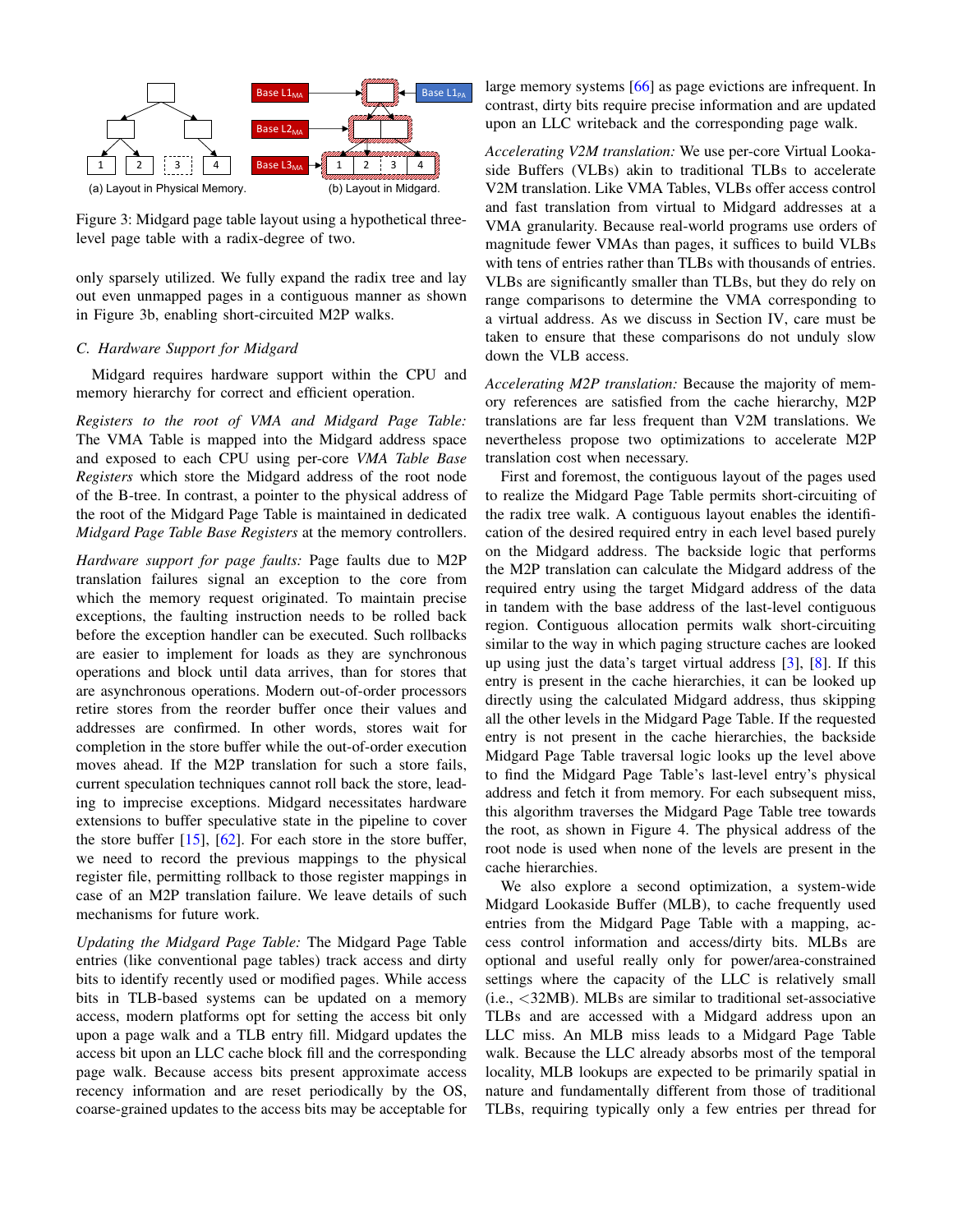<span id="page-5-1"></span>

Figure 4: Logical flow of a memory reference from V2M translation through M2P translation. This diagram assumes the use of the optional MLB.

streaming accesses to pages. Much as in TLBs, MLB entries also maintain status bits to implement a replacement policy.

# *D. Summary of the Two-Step Address Translation*

Figure [4](#page-5-1) summarizes the overall flow of Midgard for the case where all hardware and software features – even optional ones like the MLB – are included. The sequence of steps shows V2M translation, which begins with a VLB lookup and falls back on a lookup of the VMA Table on a VLB miss. The VMA Table may in turn be absent from the cache hierarchy, in which case an M2P translation for the VMA Table is performed. Once that is satisfied (or in the event of a VLB hit or VMA Table hit in the cache hierarchy), the memory reference is replayed and data lookup proceeds. Only if lookup misses in all cache hierarchies does an M2P translation begin. At this point, the MLB can be consulted. In the event of an MLB miss, a walk commences for the Midgard Page Table. This walk can be optimized via short-circuited paging structure cache-style lookups of the LLC to accelerate the Midgard Page Table walk. We assume that traversals of the VMA Table and the Midgard Page Table are managed entirely in hardware without OS intervention, mirroring hardware page table walks in traditional systems.

## *E. Other Conceptual Benefits*

So far in this section, we have focused on Midgard's ability to reduce the frequency of heavyweight virtual to physical address translations in traditional systems via a level of indirection. There are, however, a number of additional benefits that are possible because of Midgard.

*Mitigation of shootdown complexity:* VMAs are much coarsergrained than pages, allocated/deallocated less frequently than pages, and suffer far fewer permission changes than pages. For these reasons, switching the front side of the system to a VMA-based VLB from a page-based TLB means that expensive and bug-prone OS-initiated shootdowns become

<span id="page-5-2"></span>

Figure 5: The anatomy of a multicore system with Midgard. Dashed lines indicate that MLB is optional.

far less common in Midgard. Moreover, the fact that there is no need for dedicated translation hardware on the back side for M2P translation for most reasonably sized LLCs means that OS-initiated shootdowns can be entirely elided at that level. Even for conservative scenarios, where only a small LLC is permitted and a single system-wide MLB is required, we find shootdowns to be far less expensive versus the broadcast-based mechanisms that need to be implemented to maintain coherence across multiple TLBs and MMU cache hierarchies private to individual CPUs. The relative ease with which permissions can now be changed opens up optimization opportunities in data sharing and security outside of the scope of this paper.

*Flexible page/frame allocations:* Midgard allows independent allocation of V2M and M2P translations. Independent allocations at the two levels enable different allocation granularities at different levels. For example, virtual memory might be allocated at 2MB chunks, while physical memory is allocated in 4KB frames. With a larger V2M translation granularity, virtual and Midgard addresses share more bits thereby increasing the L1 set-index bits known prior to translation, ameliorating a limitation of modern VIPT (and our VIMT) cache hierarchies and allowing the L1 cache to scale in capacity [\[45\]](#page-12-30). Implementations of guard pages [\[21\]](#page-12-31), [\[52\]](#page-12-32) can also be improved with Midgard. Logically united VMAs traditionally separated by a guard page can be merged as one in a Midgard system, and the guard page can be left as unmapped in the M2P translation.

## IV. IMPLEMENTING MIDGARD

<span id="page-5-0"></span>In this section, we discuss implementation details of percore VLBs and mechanisms to accelerate M2P translation. Without loss of generality, we assume a system with 64 bit virtual addresses (mapping 16 exabytes), 52-bit physical addresses (mapping 4 petabytes), 64-bit Midgard addresses and that the OS allocates memory at a 4KB granularity. Figure [5](#page-5-2) depicts the anatomy of a Midgard-based cachecoherent  $4 \times 4$  multicore with various system components following the same color coding as Figure [5](#page-5-2) to indicate which are affected by Midgard. The specific parameters for the system size and configuration are only selected for discussion purposes.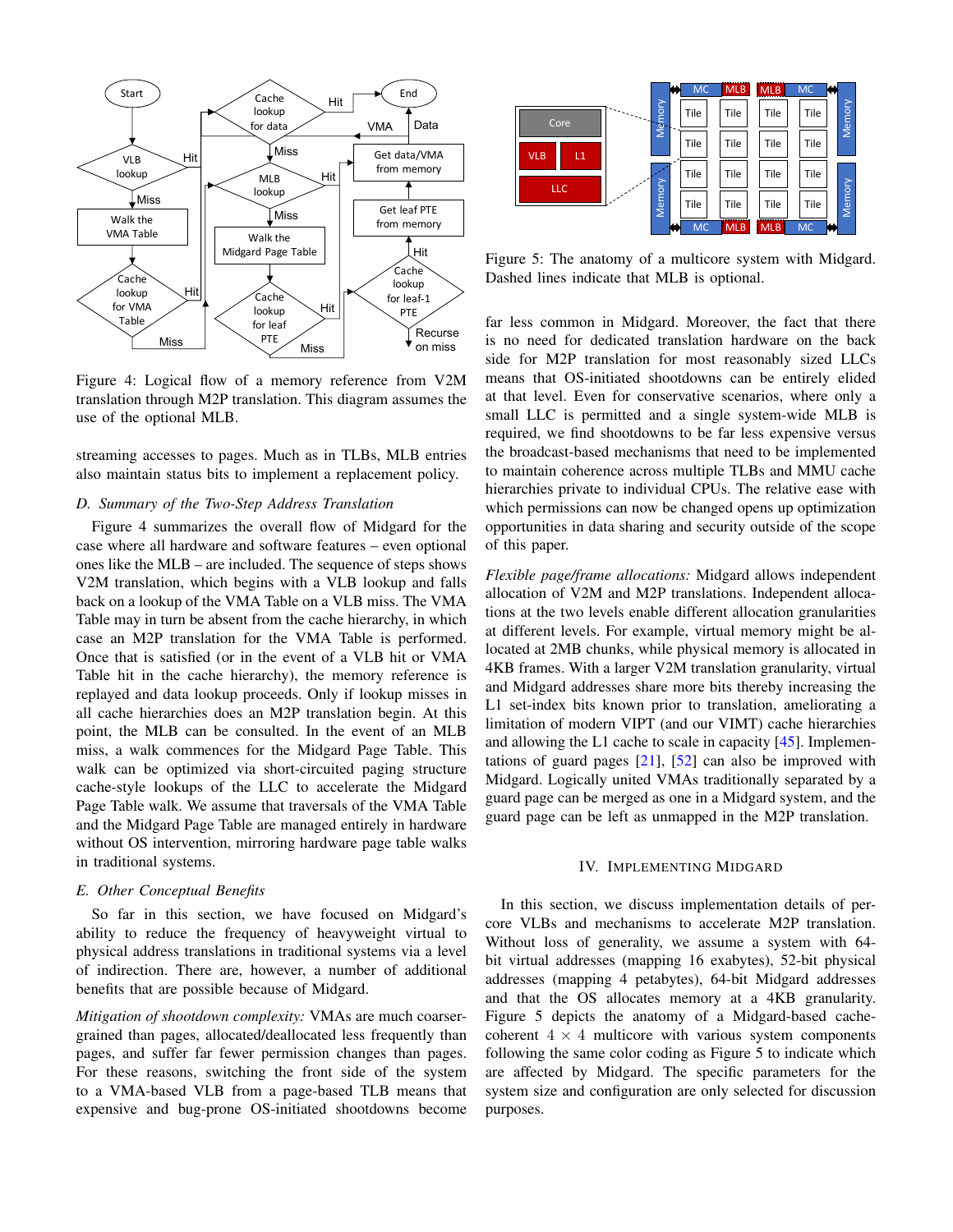# *A. Virtual Lookaside Buffers (VLBs)*

VLBs benefit from abundant temporal and spatial locality in memory accesses. Real-world applications use few active VMAs requiring a few VLB entries to cache them. Nevertheless, unlike TLBs which require matching a page number, VLBs perform range lookups which are fundamentally slower in hardware. Because each memory access requires a V2M translation, VLB lookups must also match the core's memory access rate.

To understand the impact of the range lookup on VLB access time, we build and analyze VLB hardware in a 22nm CMOS library. Each VLB entry has a base and bound register which require range comparisons with the virtual address. The range comparison latency is largely determined by comparison bit-width and the number of VMA entries concurrently compared. For 64-bit virtual address spaces, the base and bound registers are 52 bits as the VMA capacity is a multiple of 4KB. A 16-entry VLB has an access time of 0.47ns, consuming the entire clock cycle of our 2GHz clock. We prefer leaving greater slack between VLB access time and clock cycle time so that we can accommodate optimizations like adding more ports to the VLB or supporting higher clock rates.

We therefore design a two-level VLB hierarchy, similar to recently proposed range TLBs [\[28\]](#page-12-7). The L1 VLB is a traditional fixed-size page-based TLB while the L2 VLB is a fully associative VMA-based Range TLB, as shown in Figure [6.](#page-6-0) As the L1 VLB requires equality comparison, it can be sized to meet the core's timing constraints. The L1 VLB filters most of the translation requests while maintaining the traditional translation datapath of the core. The L2 VLB performs a range comparison but only on L1 VLB misses and can therefore tolerate a higher (up to 9 cycles [\[17\]](#page-11-14)) access latency with more entries to capture all active VMAs.

Once VLB translation succeeds, the cache hierarchy is accessed using Midgard addresses. Recall that in our implementation, Midgard addresses are 12 bits wider than physical addresses. Therefore, a cache (or directory) in the Midgard address space integrates tags that are 12 bits longer as compared to a cache in the physical address space. Assuming 64KB L1 instruction and data caches, a 1MB LLC cache per tile, 64 byte blocks and full-map directories (with a copy of the L1 tags), our 16-core Midgard example system maintains tags for  $\sim$ 320K blocks. With 12 bits extra per tag, the system requires an additional 480KB of SRAM to support Midgard.

Finally, the dimensions and structure of the VMA Table determine the number of memory references for its traversal on a VLB miss. Because each VMA Table entry is 24 bytes, two 64-byte cache lines can store roughly five VMA entries which can accommodate a VMA Table as a balanced three-level B-Tree [\[28\]](#page-12-7) with 125 VMA mappings. The non-leaf entries in the B-Tree contain a Midgard pointer to their children instead of an offset value. A VMA Table walk starts from the root node, compares against the base and bound registers, and follows the child pointer on a match until arriving at the final leaf entry.

<span id="page-6-0"></span>

Figure 6: Two-level VLB design.

#### *B. Walking the Midgard Page Table*

The dimensions and structure of the Midgard Page Table determine the number of memory references for its traversal. We use a single traditional radix page table with a degree of 512 to store all the Midgard to physical address mappings at the granularity of pages. As our Midgard address space is 64 bits, we need a 6-level radix table. Traversing the Midgard Page Table therefore requires two sequential memory references beyond what is needed for four-level page tables in traditional VM. The contiguous layout of the Midgard Page Table enables short-circuited walks and that effectively hides the latency of the deeper Midgard Page Table.

Midgard Page Table entries must be cacheable for fast lookup. On M2P translation, the back-side logic responsible for walking the Midgard Page Table generates a request to the cache hierarchy. LLC slices are closer to the back-side walker logic than L1 or intermediate cache levels. Therefore, memory references from the back-side walker are routed to the LLC. In response, the coherence fabric retrieves the most recently updated copy of the desired Midgard Page Table entry, which may be in any of the cache hierarchies. In other words, the coherence fabric satisfies M2P walks in the same way that it satisfies traditional page table walks from IOMMUs [\[42\]](#page-12-33).

The latency of the M2P walk is determined by the level of the cache hierarchy that the coherence fabric finds the desired Midgard Page Table entry in. If, for example, the OS has recently accessed the Midgard Page Table entry, it may be in the L1 or intermediate levels of cache. But since Midgard Page Table walks are more frequent than OS changes to the Midgard Page Table entry, lookups for the Midgard Page Table entry usually hit in the LLC.

Since cache hierarchies operate on Midgard addresses, Midgard Page Table must also be mapped into the Midgard address space to be cacheable. We reserve a memory chunk within the Midgard address space for the Midgard Page Table. To calculate the size of this memory chunk, consider that the last level of the page table can contain  $2^{52}$  pages and can thus occupy 2<sup>55</sup> bytes. Because the Midgard Page Table is organized as a radix tree with degree 512, its total size must therefore be no larger than  $2^{56}$  bytes. We reserve a memory chunk of  $2^{56}$  bytes in the Midgard address space for the Midgard Page Table, and use the *Midgard Base Register* to mark the start of this address chunk (e.g., Base  $L3_{MA}$  in Figure [3b\)](#page-4-1).

Recall that the contiguous layout of the Midgard Page Table permits short-circuited lookups of the radix tree as well as parallel lookups of each level of the radix tree. Short-circuited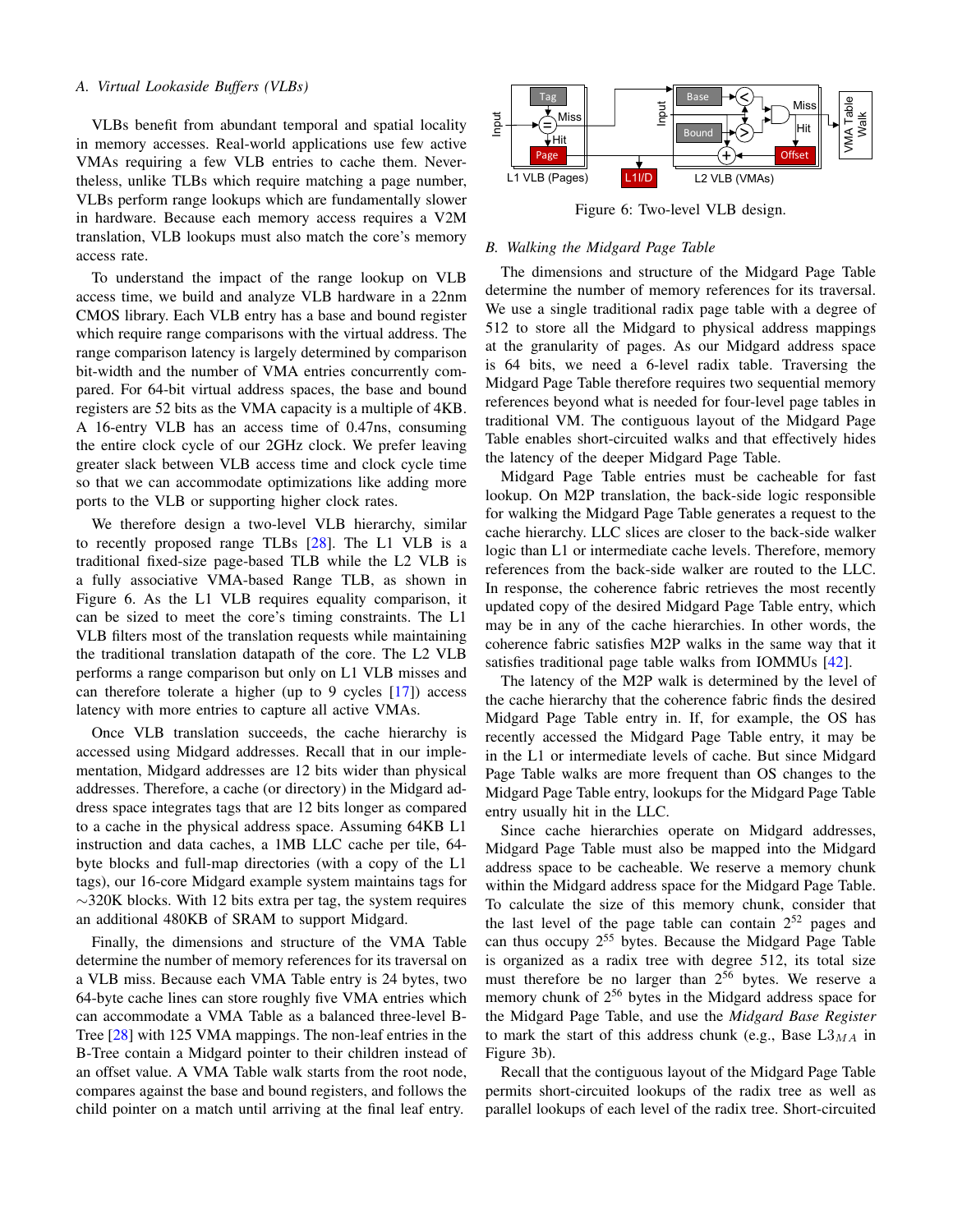lookups reduce the latency of the Midgard Page Table walk and are a uniformly useful performance optimization. Parallel lookups of the Midgard Page Table, on the other hand, can potentially reduce walk latency (especially if LLC misses for lookups of deeper levels of the Midgard Page Table are frequent) but can also amplify LLC lookup traffic. We studied the potential utility of parallel lookups for multiple levels of the Midgard Page Table and found that the average page walk latency difference is small for the system configurations that we evaluate.

## *C. The Midgard Lookaside Buffer (MLB)*

In the uncommon case where LLCs are relatively small, we can integrate a single central MLB shared among cores in the back-side. Centralized MLBs are better than per-core MLBs in many ways. Centralized MLBs offer the same utilization benefits versus private MLBs that shared TLBs enjoy versus private TLBs; by allocating hardware resources to match the needs of the individual cores rather than statically partitioning the resources into a fixed number of entries. Centralized MLBs eliminate replication of mappings that would exist in per-core MLBs. Centralized MLBs also simplify shootdown logic in the OS, by eliding the need for invalidation broadcasts across multiple MLBs.

The centralized MLB can be sliced to improve access latency and bandwidth, similar to LLCs. As modern memory controllers use page-interleaved policies, we can divide the MLB into slices and colocate them with the memory controllers as shown in Figure [5.](#page-5-2) In this manner, colocating MLB slices with the memory controller can benefit the overall memory access latency as for an MLB hit, the local memory controller can be directly accessed to retrieve the required data from memory.

Finally, MLBs can be designed to concurrently cache mappings corresponding to different page sizes, similar to modern L2 TLBs [\[43\]](#page-12-11). Traditional L2 TLBs tolerate longer access latencies and can therefore sequentially apply multiple hash functions, one for each supported page size, until the desired entry is found or a TLB miss is detected [\[26\]](#page-12-25), [\[43\]](#page-12-11) by masking the input address according to the page size and then comparing against the tag. Since the MLB resides at the bottom of the memory hierarchy and receives low traffic, it has even more relaxed latency constraints compared to L2 TLBs. A relaxed-latency MLB is therefore ripe for support of huge pages concurrently with traditional 4K pages if necessary.

## V. METHODOLOGY

<span id="page-7-1"></span>We implement Midgard on top of QFlex [\[44\]](#page-12-34), a family of full-system instrumentation tools built on top of QEMU. Table [I](#page-7-0) shows the detailed parameters used for evaluation. We model a server containing 16 ARM Cortex-A76 [\[64\]](#page-13-7) cores operating at 2GHz clock frequency, where each core has a 64KB L1 cache and 1MB LLC tile, along with an aggregate 256GB of memory. Each core has a 48-entry L1 TLB and a 1024-entry L2 TLB that can hold translations for 4KB or 2MB pages. For Midgard, we conservatively model an L1 VLB with the same

<span id="page-7-0"></span>

| Core        | $16\times$ ARM Cortex-A76 [64]                            |
|-------------|-----------------------------------------------------------|
| Traditional | $L1(I,D)$ : 48 entries, fully associative, 1 cycle        |
| TLB         | Shared L2: 1024 entries, 4-way, 3 cycles                  |
| L1 Caches   | $64KB$ 4-way L1(I,D), 64-byte blocks, 4 cycles (tag+data) |
| LLC         | 1MB/tile, 16-way, 30 cycles, non-inclusive                |
| Memory      | 256GB capacity (16GB per core)                            |
|             | 4 memory controllers at mesh corners                      |
| Midgard     | VLB: L1(I,D): 48 entries, fully associative, 1 cycle      |
|             | L2 (VMA-based VLB): 16 VMA entries, 3 cycles              |
|             |                                                           |

Table I: System parameters for simulation on QFlex [\[44\]](#page-12-34).

capacity as the traditional L1 TLB along with a 16-entry L2 VLB. All the cores are arranged in a 4x4 mesh architecture with four memory controllers at the corners.

As Midgard directly relies on the cache hierarchy for address translation, its performance is susceptible to the cache hierarchy capacity and latency. We evaluate cache hierarchies ranging from MB-scale SRAM caches to GB-scale DRAM caches and use AMAT to estimate the overall address translation overhead in various systems.

To approximate the impact of latency across a wide range of cache hierarchy capacities, we assume three ranges of cache hierarchy configurations modeled based on AMD's Zen2 Rome systems [\[63\]](#page-13-8): 1) a single chiplet system with an LLC scaling from 16MB to 64MB and latencies increasing linearly from 30 to 40 cycles, 2) a multi-chiplet system with an aggregate LLC capacity ranging from 64MB to 256MB for up to four chiplets with remote chiplets providing a 50-cycle remote LLC access latency backing up the 64MB local LLC, and 3) and a single chiplet system with a 64MB LLC backed by a DRAM cache [\[57\]](#page-12-29) using HBM with capacities varying from 512MB to 16GB with an 80-cycle access latency. Our baseline Midgard system directly relies on Midgard Page Table walks for performing M2P translations. We also evaluate Midgard with optional architectural support for M2P translation to filter requests for Midgard Page Table walk for systems with conservative cache sizes.

We use Average Memory Access Time (AMAT) as a metric to compare the impact of address translation on memory access time. We use full-system trace-driven simulation models to extract miss rates for cache and TLB hierarchy components, assume constant (average) latency based on LLC configuration (as described above) at various hierarchy levels, and measure memory-level parallelism [\[12\]](#page-11-15) in benchmarks to account for latency overlap.

To evaluate the full potential of Midgard, we use graph processing workloads including the GAP benchmark suite [\[6\]](#page-11-16) and Graph500 [\[39\]](#page-12-35) with highly irregular access patterns and a high reliance on address translation performance.

The GAP benchmark suite contains six different graph algorithm benchmarks: Breadth-First Search (BFS), Betweenness Centrality (BC), PageRank (PR), Single-Source Shortest Path (SSSP), Connected Components (CC), and Triangle Counting (TC). We evaluate two graph types for each of these algorithms: uniform-random (Uni) and Kronecker (Kron). Graph500 is a single benchmark with behavior similar to BFS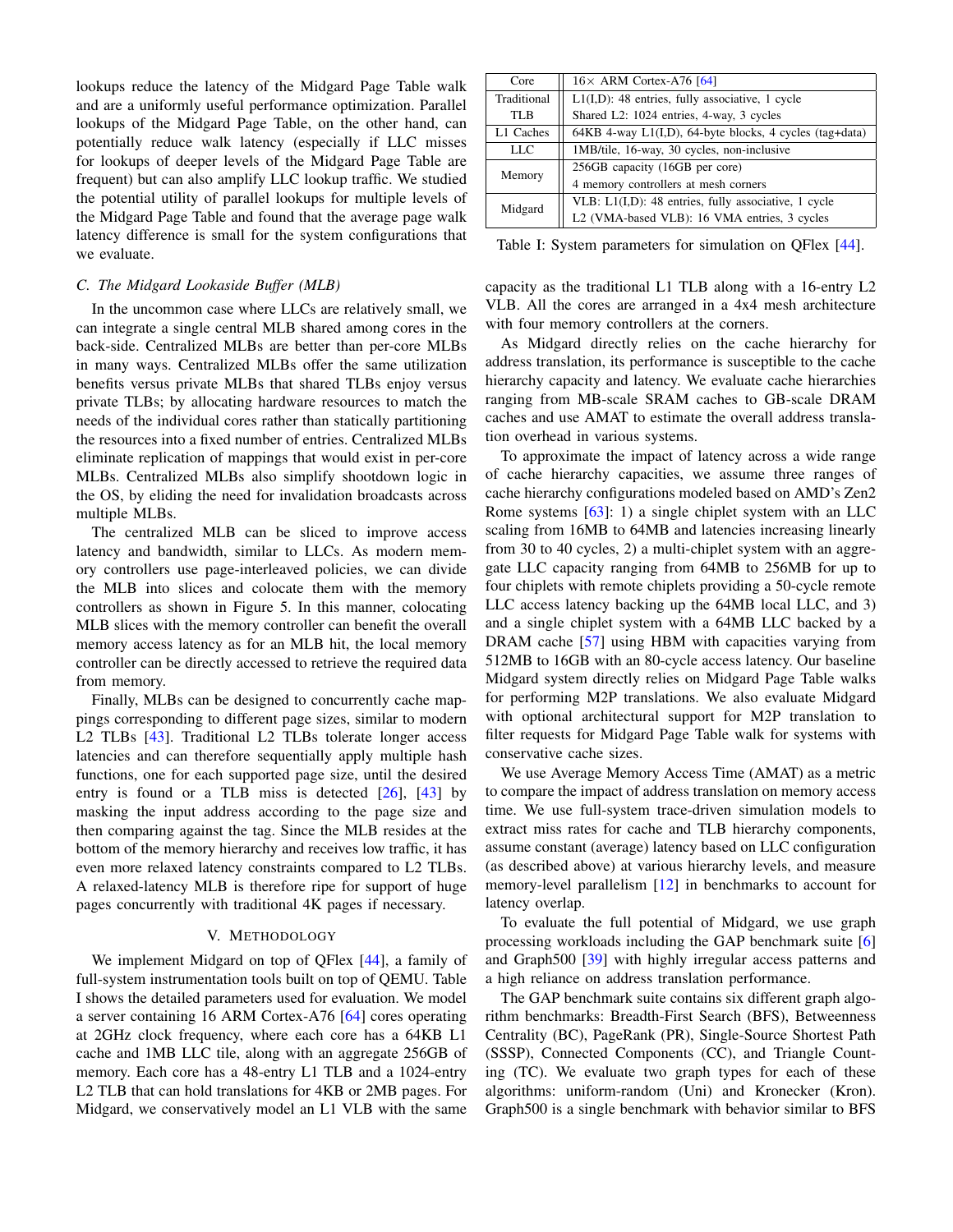<span id="page-8-0"></span>

|                           | Dataset Size (GB) |  |  |  | Thread Count |    |    |  |    |  |
|---------------------------|-------------------|--|--|--|--------------|----|----|--|----|--|
|                           |                   |  |  |  |              |    |    |  |    |  |
| <b>BFS</b><br><b>SSSP</b> |                   |  |  |  | 50           | 60 | 68 |  | 84 |  |

Table II: VMA count against dataset size and thread count.

in the GAP suite. The Kronecker graph type uses the Graph500 specifications in all benchmarks. All graphs evaluated contain 128M vertices each for 16 cores [\[5\]](#page-11-17).

# VI. EVALUATION

In this section, we first evaluate Midgard's opportunity for future-proofing virtual memory with minimal support for the VMA abstraction. We then present Midgard's performance sensitivity to cache hierarchy capacity with a comparison to both conventional TLB hierarchies and huge pages. We finally present an evaluation of architectural support to enhance Midgard's performance when the aggregate cache hierarchy capacity is limited.

## *A. VMA Usage Characterization*

We begin by confirming that the number of unique VMAs needed for large-scale real-world workloads, which directly dictates the number of VMA entries required by the L2 VLB, is much lower than the number of unique pages. To evaluate how the VMA count scales with the dataset size and the number of threads, we pick BFS and SSSP from the GAP benchmark suite as they exhibit the worst-case performance with page-based translation. Table [II](#page-8-0) depicts the change in the number of VMAs used by the benchmark as we vary the dataset size from 0.2GB to 2GB. Over this range, the VMA count only increases by one, possibly from the change in algorithm going from malloc to mmap for allocating large spaces. The VMA count plateaus when scaling the dataset from 2GB to the full size of 200GB ( $\sim 2^{25}$  pages) because larger datasets use larger VMAs without affecting their count.

Table [II](#page-8-0) also shows the required number of VMAs while increasing the number of threads in our benchmarks using the full 200GB dataset. The table shows that each additional thread adds two VMAs comprising a private stack and an adjoining guard page. Because these VMAs are private per thread, their addition does not imply an increase in the working set of the number of L2 VLB entries for active threads.

Finally, Table [III](#page-9-0) depicts the required L2 VLB size for benchmarks. For each benchmark, the table presents the power-of-two VLB size needed to achieve a 99.5% hit rate. In these benchmarks, >90% accesses are to four VMAs including the code, stack, heap and a memory-mapped VMA storing the graph dataset. TC is the only benchmark that achieves the required hit rate with four VLB entries. All other benchmarks require more than four entries but achieve the hit rate with 8, with BFS and Graph500 being the only benchmarks that require more than eight entries. These results corroborate prior findings [\[38\]](#page-12-22), [\[67\]](#page-13-1) showing that  $\sim$ 10 entries are sufficient even for modern server workloads. We therefore conservatively over-provision the L2 VLB with 16 entries in our evaluation.

<span id="page-8-1"></span>

Figure 7: Percent AMAT spent in address translation.

# *B. Address Translation Overhead*

Besides supporting VMA translations directly in hardware, a key opportunity that Midgard exploits is that a wellprovisioned cache hierarchy filters the majority of the memory accesses, requiring M2P translation for only a minuscule fraction of the memory requests. Much like in-cache address translation, a baseline Midgard system uses table walks to perform the M2P translation for memory requests that are not filtered by the cache hierarchy. In contrast, a traditional TLB-based system typically requires provisioning more resources (e.g., TLB hierarchies, MMU caches) to extend address translation reach with an increased aggregate cache hierarchy capacity.

Figure [7](#page-8-1) compares the overall address translation overhead as a fraction of AMAT between Midgard and TLB-based systems. The figure plots the geometric mean of the address translation overhead across all benchmarks. In this figure, we vary the cache hierarchy configurations (as described in [V\)](#page-7-1) in steps to reflect aggregate capacity in recent products – such as Intel Kabylake [\[26\]](#page-12-25), AMD Zen2 Rome [\[63\]](#page-13-8), and Intel Knights Landing [\[57\]](#page-12-29).

The figure shows that address translation overhead in traditional 4KB-page systems running graph workloads with large datasets even for minimally sized 16MB LLCs is quite high at around 17%. As shown in Table [III,](#page-9-0) the L2 TLB misses per thousand instructions (MPKI) in 4KB-page systems is overall quite high in our graph benchmarks (with the exception of BC and TC with Kron graphs). These miss rates are also much higher than those in desktop workloads [\[29\]](#page-12-36) or scaled down (e.g., 5GB) server workloads [\[30\]](#page-12-37).

The figure shows that Midgard achieves only 5% higher overall address translation overhead as compared to traditional 4KB-page TLB-based systems for a minimally sized LLC while virtually eliminating the silicon provisioned for per-core 1K-entry L2 TLBs (i.e., ∼16KB SRAM), obviating the need for MMU caches and hardware support for M2P translation and page walks.

As the dataset sizes for server workloads increase, modern servers are now featuring increasingly larger aggregate cache hierarchy capacities [\[26\]](#page-12-25), [\[57\]](#page-12-29), [\[63\]](#page-13-8). With an increase in aggregate cache capacity, the relative TLB reach in traditional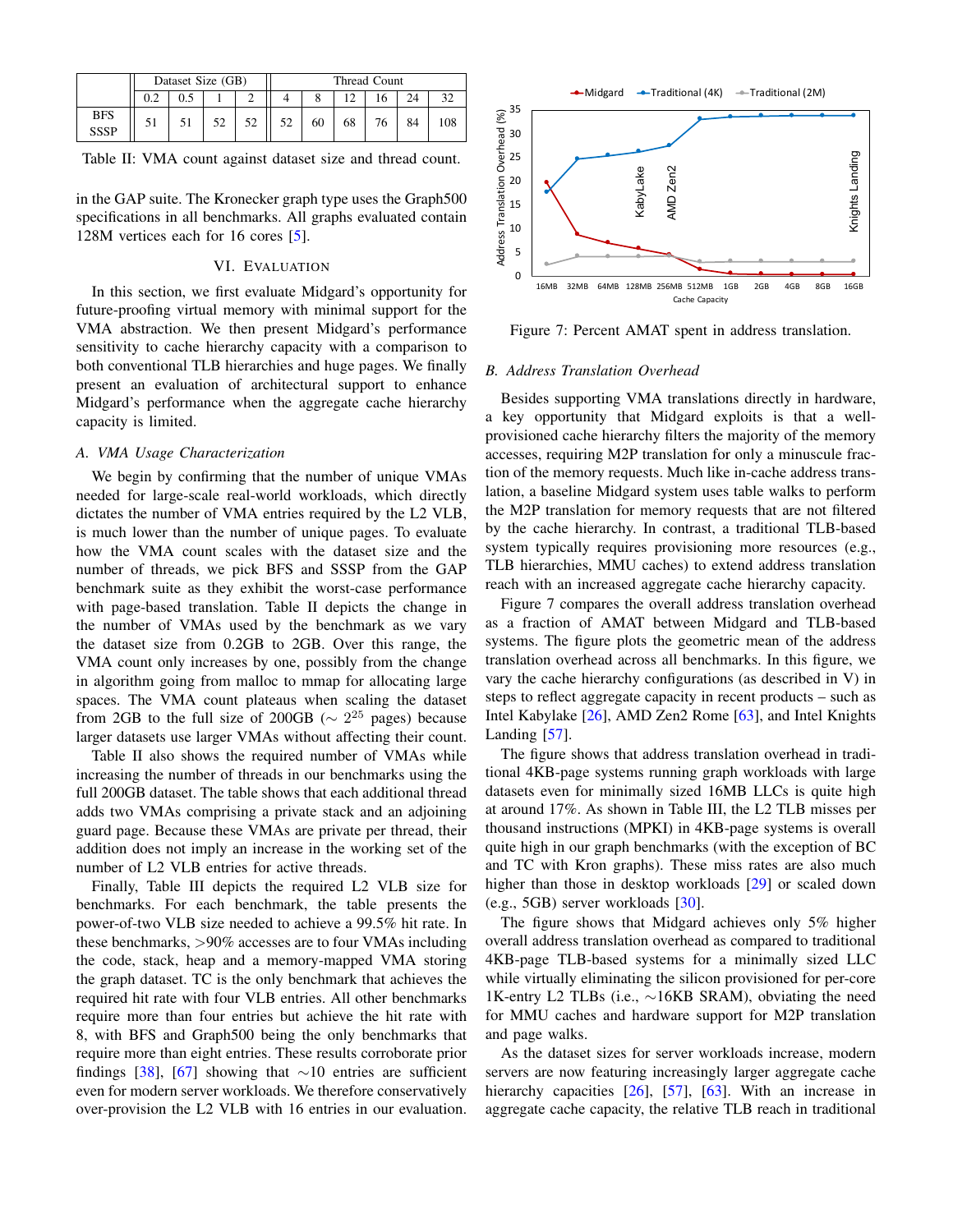<span id="page-9-0"></span>

|                          | Traditional |      | Required           | % Traffic filtered by LLC |       |      |       | Avg. page walk cycles |         |             |         |
|--------------------------|-------------|------|--------------------|---------------------------|-------|------|-------|-----------------------|---------|-------------|---------|
| L2 TLB MPKI<br>Benchmark |             |      | L <sub>2</sub> VLB | Uni                       |       | Kron |       | Uni                   |         | Kron        |         |
|                          | Uni         | Kron | capacity           | 32MB                      | 512MB | 32MB | 512MB | Traditional           | Midgard | Traditional | Midgard |
| <b>BFS</b>               | 23          | 29   | 16                 | 95                        | 99    | 95   | 100   | 51                    | 31      | 30          | 30      |
| BC                       |             |      | 8                  | 100                       | 100   | 100  | 100   | 20                    | 35      | 20          | 35      |
| <b>PR</b>                | 71          | 68   | 8                  | 85                        | 100   | 89   | 100   | 45                    | 30      | 42          | 30      |
| <b>SSSP</b>              | 74          | 70   | 8                  | 87                        | 98    | 90   | 100   | 47                    | 31      | 38          | 30      |
| CC                       | 23          | 18   | 8                  | 98                        | 100   | 97   | 100   | 39                    | 34      | 44          | 31      |
| TC                       | 62          |      | 4                  | 80                        | 92    | 100  | 100   | 48                    | 30      | 48          | 30      |
| Graph500                 |             | 27   | 16                 |                           |       | 96   | 100   |                       |         | 32          | 30      |

Table III: Analysis of miss rate (MPKI) in traditional 4KB-page L2 TLBs, L2 VLB size for 99.5%+ hit rate, M2P traffic filtered, and page walk latency for traditional 4KB-page TLB-based and Midgard systems. Graph500 only uses the Kronecker graph type.

systems decreases while the average time to fetch data decreases due to higher cache hit rates. Unsurprisingly, the figure shows that the address translation overhead for traditional 4KB-page TLB-based systems exhibit an overall increase, thereby justifying the continued increase in TLB-entry counts in modern cores. The figure also shows that our workloads exhibit secondary and tertiary working set capacities at 32MB and 512MB where the traditional 4KB-page system's address translation overhead increases because of limited TLB reach to 25% and 33% of AMAT respectively.

In contrast, Midgard's address translation overhead drops dramatically at both secondary and tertiary working set transitions in the graph thanks to the corresponding fraction of memory requests filtered in the cache hierarchy. Table [III](#page-9-0) also shows the amount of M2P traffic filtered by 32MB and 512MB LLCs for the two working sets. The table shows that 32MB already filters over 90% of the M2P traffic in the majority of benchmarks by serving data directly in the Midgard namespace in the cache hierarchy. With a 512MB LLC, all benchmarks have over 90% of traffic filtered with benchmarks using the Kron graph (virtually) eliminating all translation traffic due to enhanced locality. As a result, with Midgard the resulting address translation overhead (Figure [7\)](#page-8-1) drops to below 10% at 32MB, and below 2% at 512MB of LLC. dramatically at both secondary and tertiary working set transitions in the graph thanks to the corresponding fraction of memory requests filtered in the cache hierarchy. Table III also shows the amount of M2P traffic filt

Next, we provide a comparison of average page table walk latency between a 4KB-page TLB-based system and Midgard. Because Midgard fetches the leaf page table entries from the caches during a page walk in the common case, on average it requires only 1.2 accesses per walk to an LLC tile which is (∼30 cycles) away (Table [III\)](#page-9-0). In contrast, TLB-based systems require four lookups per walk. While these lookups are performed in the cache hierarchy, they typically miss in L1 requiring one or more LLC accesses. As such, Midgard achieves up to 40% reduction in the walk latency as compared to TLB-based systems. BC stands as the outlier with high locality in the four lookups in L1 resulting in a TLB-based average page walk latency being lower than Midgard.

## *C. Comparison with Huge Pages*

To evaluate future-proofing virtual memory with Midgard, we also compare Midgard's performance against an opti-

<span id="page-9-1"></span>

Figure 8: Sensitivity to MLB size for a 16MB LLC.

huge pages. Huge pages provide translation at a larger page granularity (e.g., 2MB or 1GB) and thereby enhance TLB reach and reduce the overall address translation overhead. Prior work [\[40\]](#page-12-16), [\[48\]](#page-12-14), [\[67\]](#page-13-1) indicates that creating and maintaining huge pages throughout program execution requires costly memory defragmentation and frequent TLB shootdowns [\[1\]](#page-11-18), [\[2\]](#page-11-7). Huge pages may also inadvertently cause a performance bottleneck – e.g., when migrating pages in a NUMA system [\[46\]](#page-12-38). To evaluate a lower bound, we optimistically assume zero-cost memory defragmentation and TLB shootdown, thus allowing ideal 2MB pages for address translation that do not require migration. We also assume the same number of L1 and L2 2MB TLB entries per core as the 4KB-page system.

Figure [7](#page-8-1) also depicts a comparison of address translation overhead between Midgard and ideal 2MB-page TLB-based systems. Not surprisingly, a 2MB-page system dramatically outperforms both TLB-based 4KB-page and Midgard systems for a minimally sized 16MB LLC because of the 500x increase in TLB reach. Much like 4KB-page systems, the TLB-based huge page system also exhibits an increase in address translation overhead with an increase in aggregate LLC capacity with a near doubling in overall address translation overhead from 16MB to 32MB cache capacity.

In contrast to 4KB-page systems which exhibit a drastic drop in TLB reach from 256MB to 512MB caches with the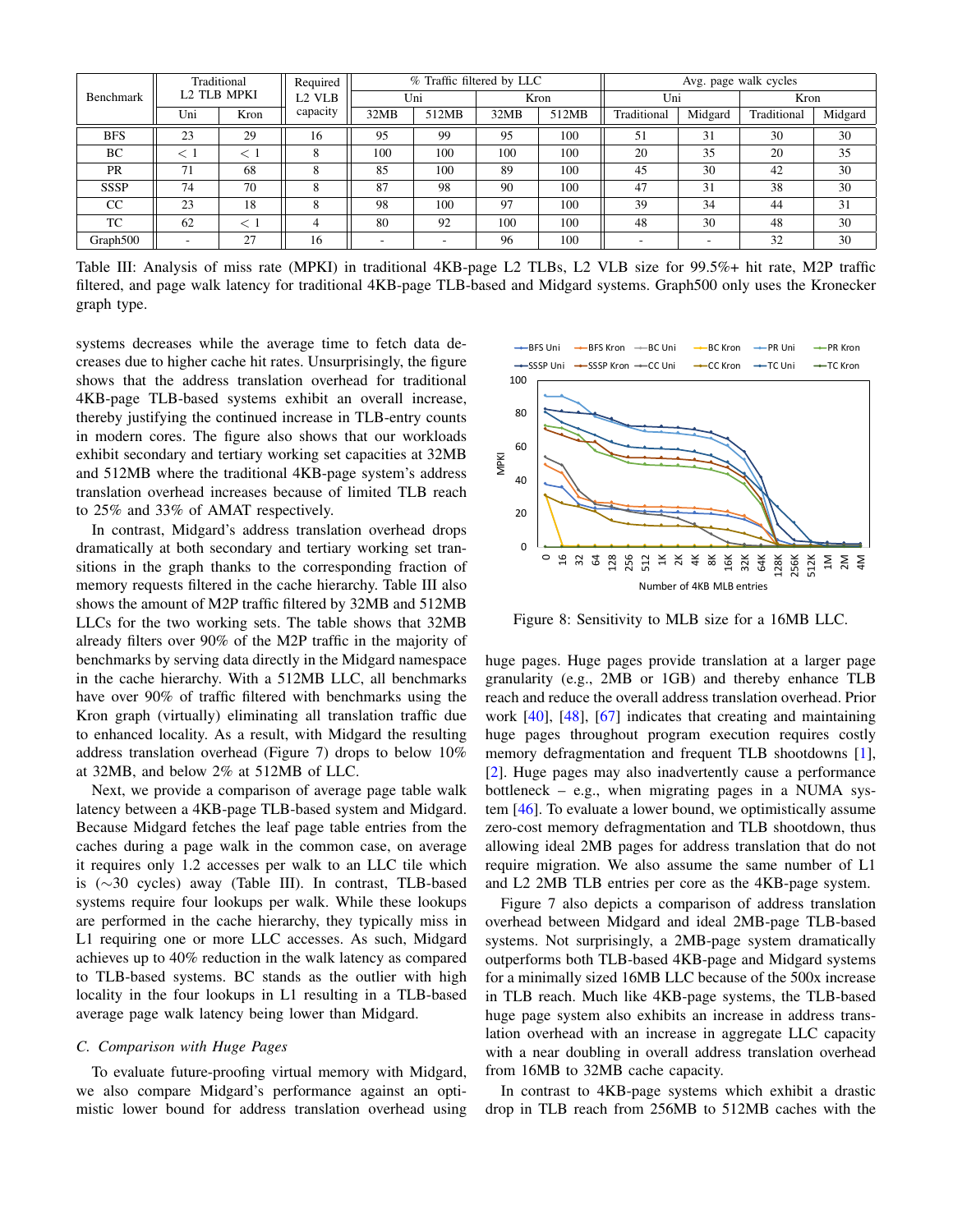<span id="page-10-0"></span>

Figure 9: Required MLB size as a function of LLC capacity.

tertiary data working set, huge pages allow for a 32GB overall TLB reach (i.e., 16 cores with 1K-entry L2 TLB) showing little sensitivity to the tertiary working set fitting. Instead, because for the DRAM cache configurations we assume a transition from multiple chiplets to a single chiplet of 64MB backed up by a slower 512MB DRAM cache with a higher access latency, a larger fraction of overall AMAT goes to the slower DRAM cache accesses. As such, the address translation overhead drops a bit for DRAM caches but increases again with an increase in aggregate cache capacity.

In comparison to huge pages, Midgard's performance continuously improves with cache hierarchy capacity until address translation overhead is virtually eliminated. Midgard reaches within 2x of huge pages' performance with 32MB cache capacity, breaks even at 256MB which is the aggregate SRAMbased LLC capacity in AMD's Zen2 Rome [\[63\]](#page-13-8) products, and drops below 1% beyond 1GB of cache capacity. While Midgard is compatible with and can benefit from huge pages, Midgard does not require huge page support to provide adequate performance as traditional systems do. Overall, Midgard provides high-performance address translation for large memory servers without relying on larger page sizes.

# *D. Architectural Support for M2P Translation*

While we expect future server systems to continue integrating larger cache hierarchies, our memory-access intensive workloads exhibit a non-negligible degree of sensitivity to address translation overhead (i.e.,  $> 5\%$ ) with aggregate cache hierarchy capacities of less than 256MB. In this subsection, we evaluate architectural support for M2P translation using MLBs. While MLBs (like TLBs) complicate overall system design, the higher complexity may be justified by the improvements in address translation overhead for a given range of cache hierarchy capacity.

We first analyze the required aggregate MLB size (i.e., the total number of MLB entries across the four memory controllers) for the GAP benchmarks for a minimally sized LLC at 16MB. Figure [8](#page-9-1) illustrates the MPKI (i.e., the number of M2P translations per kilo instruction requiring a page walk) as a function of log scale of MLB size. The figure shows that while the MLB size requirements across the benchmarks largely vary, there are approximately two windows of sizes that exhibit M2P translation working sets. The primary working set on average appears to be roughly around 64 aggregate MLB entries with many benchmarks exhibiting a step function in MPKI. The latter would provision only four MLB entries per thread indicating that the M2P translations are the results of spatial streams to 4KB page frames in memory. Beyond the first window, the second and final working set of M2P translations is around 128K MLB entries which is prohibitive, thereby suggesting that practical MLB designs would only require a few entries per memory controller.

Figure [9](#page-10-0) illustrates the address translation overhead for cache hierarchies of upto 512MB while varying the number of aggregate MLB entries from 0 to 128 averaged over all the GAP benchmarks. Midgard in the figure refers to the baseline system without an MLB. The figure corroborates the results that on average 64 MLB entries is the proper sweet spot for 16MB caches. Comparing the figure with Figure [7,](#page-8-1) we see that for a 16MB LLC, Midgard can break even in address translation overhead with traditional 4KB-page systems with only 32 overall MLB entries (i.e., 8 entry per memory controller). In contrast, practical provisioning for MLB will not help Midgard break even with an ideal huge page system for a minimally sized LLC. The figure also shows that with only 32 and 64 MLB entries, Midgard can virtually eliminate address translation overhead in systems with 256MB and 128MB aggregate LLC respectively. Moreover, with 64 MLB entries, Midgard outperforms huge pages for LLC capacity equal or greater than 32MB. Finally, for LLC capacity of 512MB or larger, there is very little benefit from architectural support for M2P translation.

## VII. RELATED WORK

While there is a large body of work on virtual memory [\[9\]](#page-11-0), we only list a few of them because of space constraints.

*Virtual caches*: Proposals for virtual caches date back to the '80s [\[16\]](#page-11-10), with recent papers proposing virtual caches in the context of GPUs  $[68]$ . Ceckleov et al.  $[10]$ ,  $[11]$  summarize a variety of tradeoffs in the context of virtual caches. Single Address Space Operating System [\[32\]](#page-12-20) eases virtual cache implementations but requires significant software modifications.

*Intermediate address spaces*: Wood et al. [\[65\]](#page-13-3) propose a global virtual address space used to address the caches. However, translations from virtual to global virtual address space are done using fixed-size program segments, which now have been replaced with pages. Zhang et al. [\[69\]](#page-13-4) propose an intermediate address space while requiring virtual addresses to be translated at a 256MB granularity. While this works well for GB-scale memory, it does not scale for TB-scale memory. Hajinazar et al. [\[18\]](#page-11-11) propose an intermediate address space containing fixed-size virtual blocks, which are then used by the applications. While these virtual blocks are similar to the VMAs in Midgard, using them requires the significant application and toolchain modifications.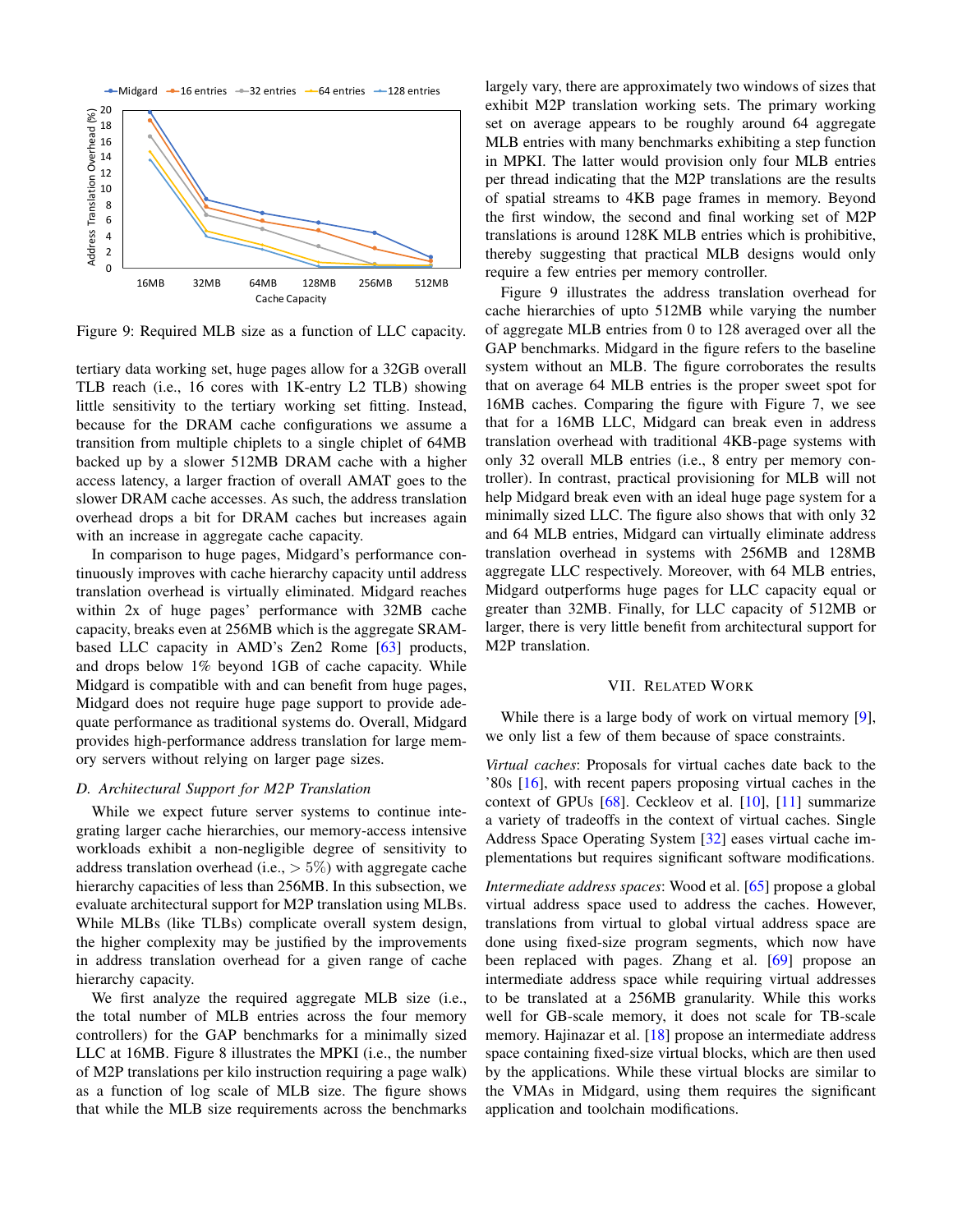*Huge pages and Ranges*: There is a large body of work targeting adoption and implementation of huge pages [\[40\]](#page-12-16), [\[48\]](#page-12-14), [\[58\]](#page-12-39)–[\[60\]](#page-13-2) to reduce the address translation overheads. Midgard is compatible with most proposals on huge page integration and would benefit in M2P translation performance. Recent papers [\[4\]](#page-11-1), [\[19\]](#page-11-3), [\[28\]](#page-12-7), [\[47\]](#page-12-13), [\[67\]](#page-13-1) have also introduced the notion of ranges, which are contiguous data regions in the virtual address space mapped to contiguous regions in the physical address space. These optimizations are compatible with Midgard M2P translation as well.

## VIII. CONCLUSION

Despite decades of research on building complex TLB and MMU cache hardware as well as hardware/OS support for huge pages, address translation has remained a vexing performance problem for high-performance systems. As computer systems designers integrate cache hierarchies with higher capacity, the cost of address translation has continued to surge.

This paper proposed, realized, and evaluated a proof-ofconcept design of Midgard, an intermediate namespace for all data in the coherence domain and cache hierarchy, in order to reduce address translation overheads and future-proof the VM abstraction. Midgard decouples address translation requirements into core-side access control at the granularity of VMAs, and memory-side translation at the granularity of pages for efficient capacity management. Midgard's decoupling enables lightweight core-side virtual to Midgard address translation, using leaner hardware support than traditional TLBs, and filtering of costlier Midgard to physical address translations to only situations where there are LLC misses. As process vendors increase LLC capacities to fit the primary, secondary, and tertiary working sets of modern workloads, Midgard to physical address translation becomes infrequent.

We used AMAT analysis to show that Midgard achieves only 5% higher address translation overhead as compared to traditional TLB hierarchies for 4KB pages when using a 16MB aggregate LLC. Midgard also breaks even with traditional TLB hierarchies for 2MB pages when using a 256MB aggregate LLC. For cache hierarchies with higher capacity, Midgard's address translation overhead drops to near zero as secondary and tertiary data working sets fit in the LLC, while traditional TLBs suffer even higher degrees of address translation overhead.

This paper is the first of several steps needed to demonstrate a fully working system with Midgard. We focused on a proofof-concept software-modeled prototype of key architectural components. Future work will address the wide spectrum of topics needed to realize Midgard in real systems.

## ACKNOWLEDGMENTS

We thank Mark Silberstein, Mario Drumond, Arash Pourhabibi, Mark Sutherland, Ognjen Glamocanin, Yuanlong Li, Ahmet Yuzuguler, and Shanqing Lin for their feedback and support. This work was partially supported by FNS projects "Hardware/Software Co-Design for In-Memory Services" (200020B 188696) and "Memory-Centric Server Architecture for Datacenters" (200021\_165749), and an IBM PhD Fellowship (612341).

#### **REFERENCES**

- <span id="page-11-18"></span>[1] N. Amit, "Optimizing the TLB Shootdown Algorithm with Page Access Tracking." in *Proceedings of the 2017 USENIX Annual Technical Conference (ATC)*, 2017, pp. 27–39.
- <span id="page-11-7"></span>[2] N. Amit, A. Tai, and M. Wei, "Don't shoot down TLB shootdowns!" in *Proceedings of the 2020 EuroSys Conference*, 2020, pp. 35:1–35:14.
- <span id="page-11-5"></span>[3] T. W. Barr, A. L. Cox, and S. Rixner, "Translation caching: skip, don't walk (the page table)." in *Proceedings of the 37th International Symposium on Computer Architecture (ISCA)*, 2010, pp. 48–59.
- <span id="page-11-1"></span>[4] A. Basu, J. Gandhi, J. Chang, M. D. Hill, and M. M. Swift, "Efficient virtual memory for big memory servers." in *Proceedings of the 40th International Symposium on Computer Architecture (ISCA)*, 2013, pp. 237–248.
- <span id="page-11-17"></span>[5] S. Beamer, K. Asanovic, and D. A. Patterson, "Locality Exists in Graph Processing: Workload Characterization on an Ivy Bridge Server." in *Proceedings of the 2015 IEEE International Symposium on Workload Characterization (IISWC)*, 2015, pp. 56–65.
- <span id="page-11-16"></span>[6] S. Beamer, K. Asanovic, and D. A. Patterson, "The GAP Benchmark Suite." *CoRR*, vol. abs/1508.03619, 2015.
- <span id="page-11-6"></span>[7] R. Bhargava, B. Serebrin, F. Spadini, and S. Manne, "Accelerating two-dimensional page walks for virtualized systems." in *Proceedings of the 13th International Conference on Architectural Support for Programming Languages and Operating Systems (ASPLOS-XIII)*, 2008, pp. 26–35.
- <span id="page-11-12"></span>[8] A. Bhattacharjee, "Large-reach memory management unit caches." in *Proceedings of the 46th Annual IEEE/ACM International Symposium on Microarchitecture (MICRO)*, 2013, pp. 383–394.
- <span id="page-11-0"></span>[9] A. Bhattacharjee and D. Lustig, *Architectural and Operating System Support for Virtual Memory*, ser. Synthesis Lectures on Computer Architecture. Morgan & Claypool Publishers, 2017.
- <span id="page-11-8"></span>[10] M. Cekleov and M. Dubois, "Virtual-address caches. Part 1: problems and solutions in uniprocessors." *IEEE Micro*, vol. 17, no. 5, pp. 64–71, 1997.
- <span id="page-11-9"></span>[11] M. Cekleov and M. Dubois, "Virtual-address caches.2. Multiprocessor issues." *IEEE Micro*, vol. 17, no. 6, pp. 69–74, 1997.
- <span id="page-11-15"></span>[12] Y. Chou, B. Fahs, and S. G. Abraham, "Microarchitecture Optimizations for Exploiting Memory-Level Parallelism." in *Proceedings of the 31st International Symposium on Computer Architecture (ISCA)*, 2004, pp. 76–89.
- <span id="page-11-2"></span>[13] J. Condit, E. B. Nightingale, C. Frost, E. Ipek, B. C. Lee, D. Burger, and D. Coetzee, "Better I/O through byte-addressable, persistent memory." in *Proceedings of the 22nd ACM Symposium on Operating Systems Principles (SOSP)*, 2009, pp. 133–146.
- <span id="page-11-4"></span>[14] G. Cox and A. Bhattacharjee, "Efficient Address Translation for Architectures with Multiple Page Sizes." in *Proceedings of the 22nd International Conference on Architectural Support for Programming Languages and Operating Systems (ASPLOS-XXII)*, 2017, pp. 435–448.
- <span id="page-11-13"></span>[15] C. Gniady, B. Falsafi, and T. N. Vijaykumar, "Is SC + ILP=RC?" in *Proceedings of the 26th International Symposium on Computer Architecture (ISCA)*, 1999, pp. 162–171.
- <span id="page-11-10"></span>[16] J. R. Goodman, "Coherency for Multiprocessor Virtual Address Caches." in *Proceedings of the 1st International Conference on Architectural Support for Programming Languages and Operating Systems (ASPLOS-I)*, 1987, pp. 72–81.
- <span id="page-11-14"></span>[17] B. Gras, K. Razavi, H. Bos, and C. Giuffrida, "Translation Leak-aside Buffer: Defeating Cache Side-channel Protections with TLB Attacks." in *Proceedings of the 27th USENIX Security Symposium*, 2018, pp. 955– 972.
- <span id="page-11-11"></span>[18] N. Hajinazar, P. Patel, M. Patel, K. Kanellopoulos, S. Ghose, R. Ausavarungnirun, G. F. Oliveira, J. Appavoo, V. Seshadri, and O. Mutlu, "The Virtual Block Interface: A Flexible Alternative to the Conventional Virtual Memory Framework." in *Proceedings of the 47th International Symposium on Computer Architecture (ISCA)*, 2020, pp. 1050–1063.
- <span id="page-11-3"></span>[19] S. Haria, M. D. Hill, and M. M. Swift, "Devirtualizing Memory in Heterogeneous Systems." in *Proceedings of the 23rd International Conference on Architectural Support for Programming Languages and Operating Systems (ASPLOS-XXIII)*, 2018, pp. 637–650.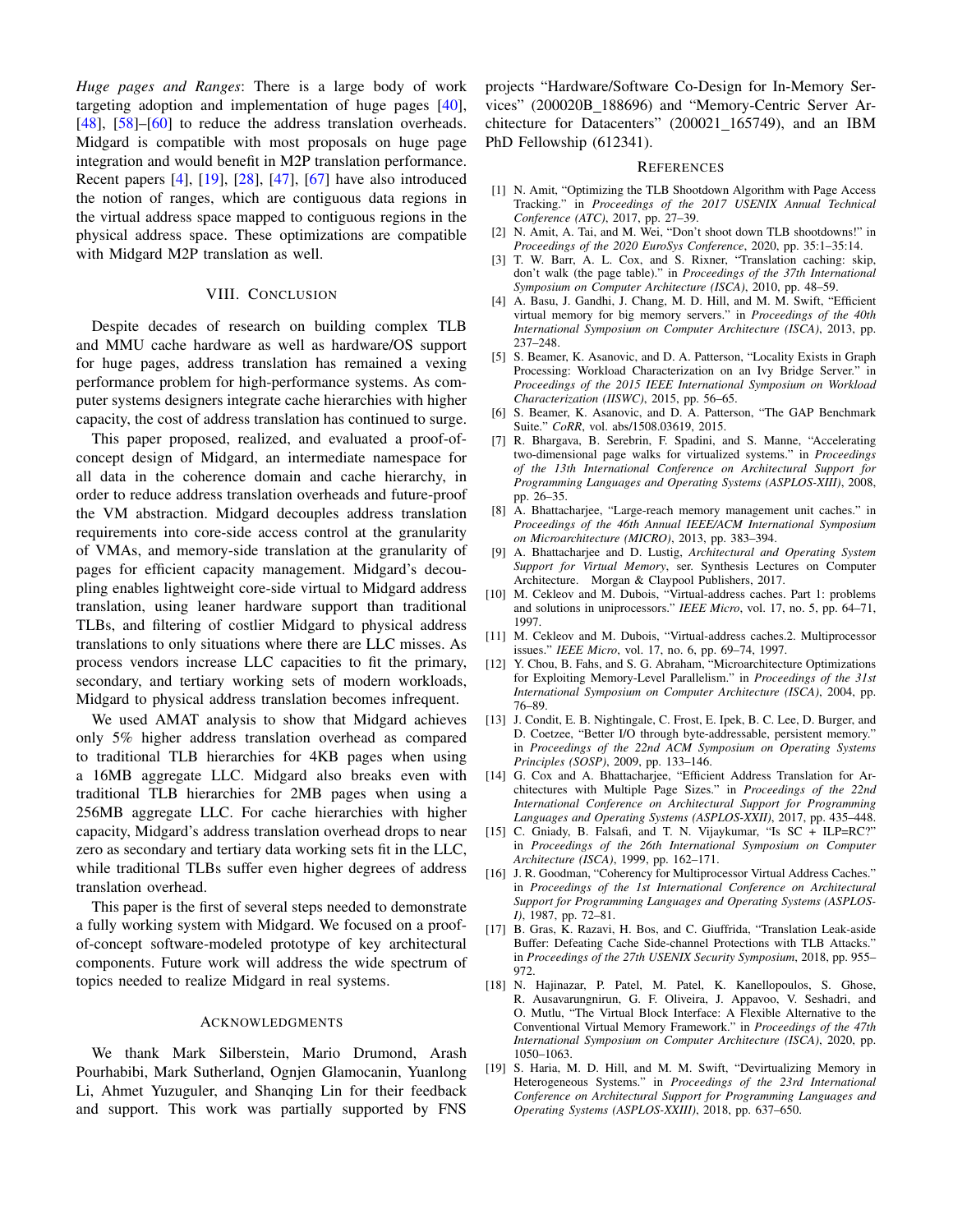- <span id="page-12-21"></span>[20] P. Hornyack, L. Ceze, S. Gribble, D. Ports, and H. Levy, "A study of virtual memory usage and implications for large memory," *Workshop on Interactions of NVM/FLASH with Operating Systems and Workloads*, 2013.
- <span id="page-12-31"></span>[21] IBM, "Guard Pages," [https://patents](https://patents.google.com/patent/US20080034179A1/en).google.com/patent/ [US20080034179A1/en,](https://patents.google.com/patent/US20080034179A1/en) 2020.
- <span id="page-12-26"></span>[22] Intel, "Intel 5-level Paging and 5-level EPT," [https://software](https://software.intel.com/sites/default/files/managed/2b/80/5-level_paging_white_paper.pdf).intel.com/ [sites/default/files/managed/2b/80/5-level](https://software.intel.com/sites/default/files/managed/2b/80/5-level_paging_white_paper.pdf)\_paging\_white\_paper.pdf, 2017.
- <span id="page-12-23"></span>[23] Jeff Barr, AWS, "EC2 High Memory Update: New 18 TB and 24 TB Instances," https://aws.amazon.[com/blogs/aws/ec2-high-memory-update](https://aws.amazon.com/blogs/aws/ec2-high-memory-update-new-18-tb-and-24-tb-instances/)[new-18-tb-and-24-tb-instances/,](https://aws.amazon.com/blogs/aws/ec2-high-memory-update-new-18-tb-and-24-tb-instances/) 2019.
- <span id="page-12-8"></span>[24] D. Jevdjic, G. H. Loh, C. Kaynak, and B. Falsafi, "Unison Cache: A Scalable and Effective Die-Stacked DRAM Cache." in *Proceedings of the 47th Annual IEEE/ACM International Symposium on Microarchitecture (MICRO)*, 2014, pp. 25–37.
- <span id="page-12-9"></span>[25] D. Jevdjic, S. Volos, and B. Falsafi, "Die-stacked DRAM caches for servers: hit ratio, latency, or bandwidth? have it all with footprint cache." in *Proceedings of the 40th International Symposium on Computer Architecture (ISCA)*, 2013, pp. 404–415.
- <span id="page-12-25"></span>[26] Kabylake, "Intel Kabylake," https://en.wikichip.[org/wiki/intel/](https://en.wikichip.org/wiki/intel/microarchitectures/kaby_lake) [microarchitectures/kaby](https://en.wikichip.org/wiki/intel/microarchitectures/kaby_lake) lake, 2020.
- <span id="page-12-6"></span>[27] A. Kannan, N. D. E. Jerger, and G. H. Loh, "Enabling interposerbased disintegration of multi-core processors." in *Proceedings of the 48th Annual IEEE/ACM International Symposium on Microarchitecture (MICRO)*, 2015, pp. 546–558.
- <span id="page-12-7"></span>[28] V. Karakostas, J. Gandhi, F. Ayar, A. Cristal, M. D. Hill, K. S. McKinley, M. Nemirovsky, M. M. Swift, and O. S. Unsal, "Redundant memory mappings for fast access to large memories." in *Proceedings of the 42nd International Symposium on Computer Architecture (ISCA)*, 2015, pp. 66–78.
- <span id="page-12-36"></span>[29] V. Karakostas, J. Gandhi, A. Cristal, M. D. Hill, K. S. McKinley, M. Nemirovsky, M. M. Swift, and O. S. Unsal, "Energy-efficient address translation." in *Proceedings of the 22nd IEEE Symposium on High-Performance Computer Architecture (HPCA)*, 2016, pp. 631–643.
- <span id="page-12-37"></span>[30] V. Karakostas, O. S. Unsal, M. Nemirovsky, A. Cristal, and M. M. Swift, "Performance analysis of the memory management unit under scale-out workloads." in *Proceedings of the 2014 IEEE International Symposium on Workload Characterization (IISWC)*, 2014, pp. 1–12.
- <span id="page-12-4"></span>[31] A. Khawaja, J. Landgraf, R. Prakash, M. Wei, E. Schkufza, and C. J. Rossbach, "Sharing, Protection, and Compatibility for Reconfigurable Fabric with AmorphOS." in *Proceedings of the 13th Symposium on Operating System Design and Implementation (OSDI)*, 2018, pp. 107– 127.
- <span id="page-12-20"></span>[32] E. J. Koldinger, J. S. Chase, and S. J. Eggers, "Architectural Support for Single Address Space Operating Systems." in *Proceedings of the 5th International Conference on Architectural Support for Programming Languages and Operating Systems (ASPLOS-V)*, 1992, pp. 175–186.
- <span id="page-12-2"></span>[33] D. Korolija, T. Roscoe, and G. Alonso, "Do OS abstractions make sense on FPGAs?" in *Proceedings of the 14th Symposium on Operating System Design and Implementation (OSDI)*, 2020, pp. 991–1010.
- <span id="page-12-18"></span>[34] M. Kumar, S. Maass, S. Kashyap, J. Veselý, Z. Yan, T. Kim, A. Bhattacharjee, and T. Krishna, "LATR: Lazy Translation Coherence." in *Proceedings of the 23rd International Conference on Architectural Support for Programming Languages and Operating Systems (ASPLOS-XXIII)*, 2018, pp. 651–664.
- <span id="page-12-15"></span>[35] Y. Kwon, H. Yu, S. Peter, C. J. Rossbach, and E. Witchel, "Coordinated and Efficient Huge Page Management with Ingens." in *Proceedings of the 12th Symposium on Operating System Design and Implementation (OSDI)*, 2016, pp. 705–721.
- <span id="page-12-10"></span>[36] D. Lustig, G. Sethi, M. Martonosi, and A. Bhattacharjee, "COATCheck: Verifying Memory Ordering at the Hardware-OS Interface." in *Proceedings of the 21st International Conference on Architectural Support for Programming Languages and Operating Systems (ASPLOS-XXI)*, 2016, pp. 233–247.
- <span id="page-12-19"></span>[37] S. Maass, M. Kumar, T. Kim, T. Krishna, and A. Bhattacharjee, "Ecotlb: Eventually consistent tlbs," *ACM Transactions on Architecture and Code Optimization*, 2020.
- <span id="page-12-22"></span>[38] A. Margaritov, D. Ustiugov, E. Bugnion, and B. Grot, "Prefetched Address Translation." in *Proceedings of the 52nd Annual IEEE/ACM International Symposium on Microarchitecture (MICRO)*, 2019, pp. 1023–1036.
- <span id="page-12-35"></span>[39] R. C. Murphy, K. B. Wheeler, and B. W. Barrett, "Introducing the graph 500," http://www.richardmurphy.[net/archive/cug-may2010](http://www.richardmurphy.net/archive/cug-may2010.pdf).pdf, 2010.
- <span id="page-12-16"></span>[40] J. Navarro, S. Iyer, P. Druschel, and A. L. Cox, "Practical, Transparent Operating System Support for Superpages." in *Proceedings of the 5th Symposium on Operating System Design and Implementation (OSDI)*, 2002.
- <span id="page-12-3"></span>[41] S. Novakovic, A. Daglis, E. Bugnion, B. Falsafi, and B. Grot, "Scaleout NUMA." in *Proceedings of the 19th International Conference on Architectural Support for Programming Languages and Operating Systems (ASPLOS-XIX)*, 2014, pp. 3–18.
- <span id="page-12-33"></span>[42] L. E. Olson, J. Power, M. D. Hill, and D. A. Wood, "Border control: sandboxing accelerators." in *Proceedings of the 48th Annual IEEE/ACM International Symposium on Microarchitecture (MICRO)*, 2015, pp. 470– 481.
- <span id="page-12-11"></span>[43] M.-M. Papadopoulou, X. Tong, A. Seznec, and A. Moshovos, "Prediction-based superpage-friendly TLB designs." in *Proceedings of the 21st IEEE Symposium on High-Performance Computer Architecture (HPCA)*, 2015, pp. 210–222.
- <span id="page-12-34"></span>[44] Parallel Systems Architecture Lab (PARSA) EPFL, "Qflex," [https://](https://qflex.epfl.ch) [qflex](https://qflex.epfl.ch).epfl.ch, 2020.
- <span id="page-12-30"></span>[45] M. Parasar, A. Bhattacharjee, and T. Krishna, "SEESAW: Using Superpages to Improve VIPT Caches." in *Proceedings of the 45th International Symposium on Computer Architecture (ISCA)*, 2018, pp. 193–206.
- <span id="page-12-38"></span>[46] C. H. Park, S. Cha, B. Kim, Y. Kwon, D. Black-Schaffer, and J. Huh, "Perforated Page: Supporting Fragmented Memory Allocation for Large Pages." in *Proceedings of the 47th International Symposium on Computer Architecture (ISCA)*, 2020, pp. 913–925.
- <span id="page-12-13"></span>[47] B. Pham, V. Vaidyanathan, A. Jaleel, and A. Bhattacharjee, "CoLT: Coalesced Large-Reach TLBs." in *Proceedings of the 45th Annual IEEE/ACM International Symposium on Microarchitecture (MICRO)*, 2012, pp. 258–269.
- <span id="page-12-14"></span>[48] B. Pham, J. Veselý, G. H. Loh, and A. Bhattacharjee, "Large pages and lightweight memory management in virtualized environments: can you have it both ways?" in *Proceedings of the 48th Annual IEEE/ACM International Symposium on Microarchitecture (MICRO)*, 2015, pp. 1– 12.
- <span id="page-12-1"></span>[49] B. Pichai, L. Hsu, and A. Bhattacharjee, "Architectural support for address translation on GPUs: designing memory management units for CPU/GPUs with unified address spaces." in *Proceedings of the 19th International Conference on Architectural Support for Programming Languages and Operating Systems (ASPLOS-XIX)*, 2014, pp. 743–758.
- <span id="page-12-0"></span>[50] J. Picorel, D. Jevdjic, and B. Falsafi, "Near-Memory Address Translation." in *Proceedings of the 26th International Conference on Parallel Architecture and Compilation Techniques (PACT)*, 2017, pp. 303–317.
- <span id="page-12-5"></span>[51] J. Picorel, S. A. S. Kohroudi, Z. Yan, A. Bhattacharjee, B. Falsafi, and D. Jevdjic, "SPARTA: A divide and conquer approach to address translation for accelerators," *CoRR*, vol. abs/2001.07045, 2020. [Online]. Available: https://arxiv.[org/abs/2001](https://arxiv.org/abs/2001.07045).07045
- <span id="page-12-32"></span>[52] D. Plakosh, "Guard Pages," https://us-cert.cisa.[gov/bsi/articles/](https://us-cert.cisa.gov/bsi/articles/knowledge/coding-practices/guard-pages) [knowledge/coding-practices/guard-pages,](https://us-cert.cisa.gov/bsi/articles/knowledge/coding-practices/guard-pages) 2020.
- <span id="page-12-28"></span>[53] M. K. Qureshi, "Memory Scaling is Dead, Long Live Memory Scaling," https://hps.ece.utexas.[edu/yale75/qureshi](https://hps.ece.utexas.edu/yale75/qureshi_slides.pdf)\_slides.pdf, 2014.
- <span id="page-12-12"></span>[54] A. Seznec, "Concurrent Support of Multiple Page Sizes on a Skewed Associative TLB." *IEEE Trans. Computers*, vol. 53, no. 7, pp. 924–927, 2004.
- <span id="page-12-27"></span>[55] D. Skarlatos, A. Kokolis, T. Xu, and J. Torrellas, "Elastic Cuckoo Page Tables: Rethinking Virtual Memory Translation for Parallelism." in *Proceedings of the 25th International Conference on Architectural Support for Programming Languages and Operating Systems (ASPLOS-XXV)*, 2020, pp. 1093–1108.
- <span id="page-12-24"></span>[56] Snehanshu Shah, Google Cloud, "Announcing the general availability of 6 and 12 TB VMs for SAP HANA instances on Google Cloud Platform," https://cloud.google.[com/blog/products/sap-google-cloud/announcing](https://cloud.google.com/blog/products/sap-google-cloud/announcing-the-general-availability-of-6-and-12tb-vms-for-sap-hana-instances-on-gcp)[the-general-availability-of-6-and-12tb-vms-for-sap-hana-instances-on](https://cloud.google.com/blog/products/sap-google-cloud/announcing-the-general-availability-of-6-and-12tb-vms-for-sap-hana-instances-on-gcp)[gcp,](https://cloud.google.com/blog/products/sap-google-cloud/announcing-the-general-availability-of-6-and-12tb-vms-for-sap-hana-instances-on-gcp) 2019.
- <span id="page-12-29"></span>[57] A. Sodani, R. Gramunt, J. Corbal, H.-S. Kim, K. Vinod, S. Chinthamani, S. Hutsell, R. Agarwal, and Y.-C. Liu, "Knights Landing: Second-Generation Intel Xeon Phi Product." *IEEE Micro*, vol. 36, no. 2, pp. 34–46, 2016.
- <span id="page-12-39"></span>[58] M. R. Swanson, L. Stoller, and J. B. Carter, "Increasing TLB Reach Using Superpages Backed by Shadow Memory." in *Proceedings of the 25th International Symposium on Computer Architecture (ISCA)*, 1998, pp. 204–213.
- <span id="page-12-17"></span>[59] M. Talluri and M. D. Hill, "Surpassing the TLB Performance of Superpages with Less Operating System Support." in *Proceedings of the*